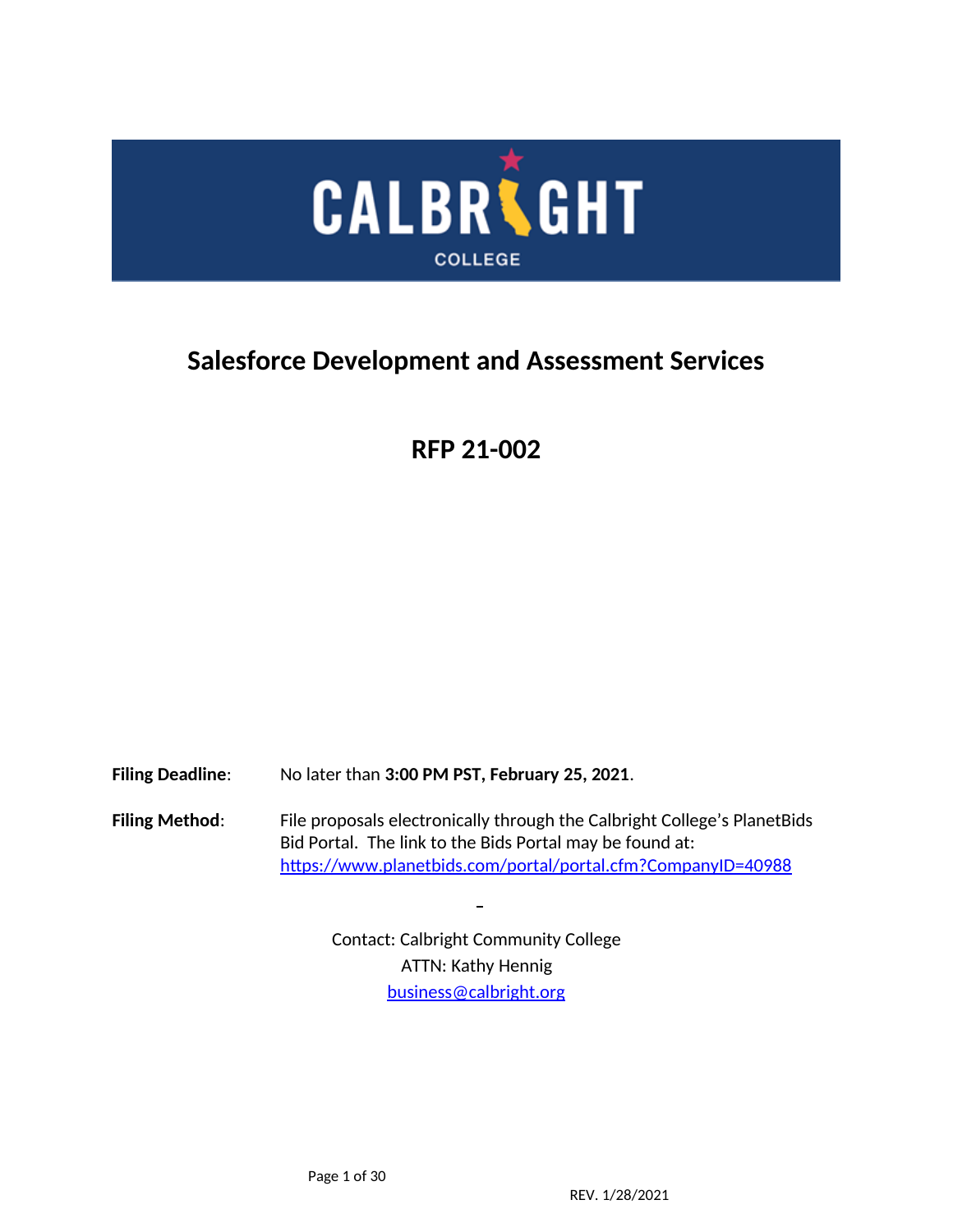# **CALBRIGHT COLLEGE RFP 21-002 – Salesforce Development and Assessment Services Notice to Bidders**

The California Online Community College/Calbright ("Calbright College" or "College") is requesting proposals from qualified individuals or firms to provide Salesforce Development and Assessment Services. Calbright College uses the word "firm" throughout this RFP but will also accept proposals from qualified individuals.

This is not a formal request for bids, nor an offer by Calbright College to contract with any party responding to this RFP. Calbright College reserves the right to reject any and all responses. Respondents shall not, directly or indirectly, communicate with any employee, officer, Board of Trustees member, agent or representative of the College regarding the RFP except for the College contact person noted below. The RFP response of a respondent who has engaged in any action or activity inconsistent with or in violation of the foregoing is subject to rejection for non-responsiveness.

Respondents to this RFP should submit responses electronically in PDF format. Respondent is responsible for verifying that the email and attachments have been received. RFP responses shall be submitted electronically to the PlanetBids Bid Portal, found at:

<https://www.planetbids.com/portal/portal.cfm?CompanyID=40988>

# **All responses must be received by 3:00 PM on February 25, 2021.**

Any questions regarding this RFP must be submitted in writing and sent by email via the Planet Bids website on or before February 12, 2021. Any and all responses will be distributed through PlanetBids.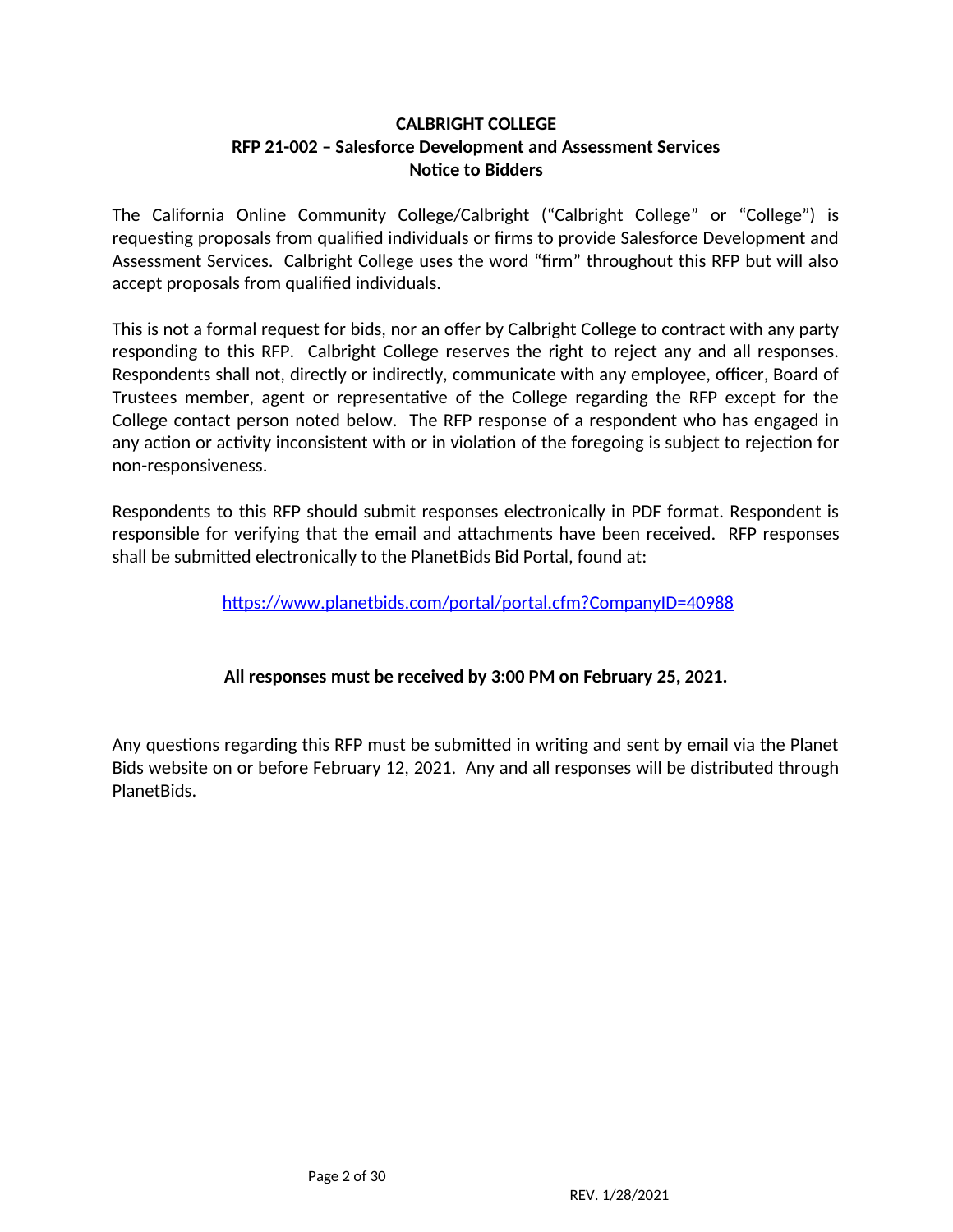# **CALBRIGHT COLLEGE RFP 21-002 – Salesforce Development and Assessment Services Schedule of Events**

| 1. Anticipated RFP Release Date                           | February 2021                |
|-----------------------------------------------------------|------------------------------|
| 2. Deadline for Inquiries/Questions                       | February 12, 2021 12pm       |
| 3. Calbright Responds to Bidder Questions                 | <b>February 18, 2021</b>     |
| 3. Proposal Deadline                                      | February 25,<br>2021,<br>3pm |
| 4. Calbright Issues Preliminary Notice of Intent to Award | March 8, 2021                |
| 5. Contract Due from Proposed Awardee                     | March 11, 2021               |
| 6. Board Meeting for Contract Award                       | March 22, 2021               |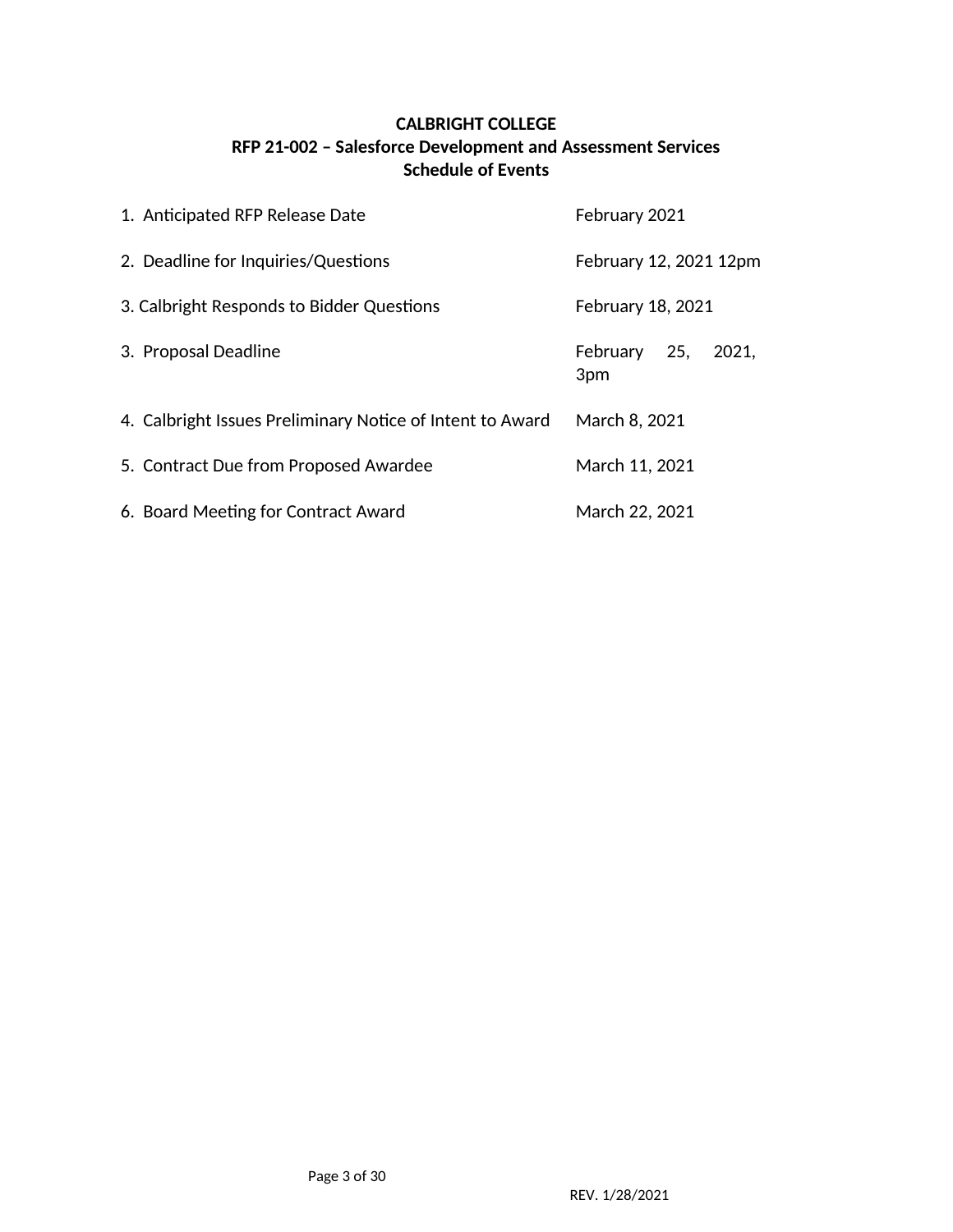# **CALBRIGHT COLLEGE RFP 21-002 – Salesforce Development and Assessment Services General Information and Scope of Services**

# **GENERAL INFORMATION**

Calbright College is the 115<sup>th</sup> California community college and the 73<sup>rd</sup> college district pursuant to the California Online Community College Act. The College is a digital college that focuses on careers, using a combination of online classes and mobile apps to provide working adults with the skills they need to move into higher paying jobs. Calbright College is seeking to award a term contract for Salesforce development, architecture, and business process assessment of a student lifecycle support system with integrations to external applications and data sources to the vendor that can provide the best overall value to the College. This value will be determined by overall competence, compliance, format, and presentation of each RFP response and presentation, as necessary. Respondents may submit a proposal for all the services entailed in this RFP or may submit a proposal for a specific service identified in this RFP. Note also that the award may be split between vendors for each of the services for which bidding is requested.is in need of a firm or individual to provide general Salesforce Development and Assessment Services and is thus seeking proposals from qualified firms and individuals through this RFP.

As further set forth herein, responses to this RFP are due on March 3, 2021. The College will issue a Preliminary Notice of Intent to Award on March 8, 2021. The College will also send a proposed contract to the successful proposer at that time. The contract will be substantially similar to the form of contract included herein. The successful proposer must return the contract to the College by February 25, 2021. Calbright College will then ask its Board of Trustees to review, consider, and approve the contract at the Board's March 22, 2021 Board meeting.

# **SCOPE OF SERVICES**

The scope of services to be performed under the contract awarded pursuant to this RFP include, but are not limited to, a review of the current Salesforce platform design/implementation/ utilization, video meetings with multiple internal stakeholder groups, and a review of the current design with a report of recommendations of the future-state Salesforce platform within Calbright College.

An outline of the current Salesforce ecosystem includes: Base – Unlimited Edition with 62 Standard and platform Licenses; Managed Packages – Pardot, Twilio, Dialpad, Zoom; and Zoominfo.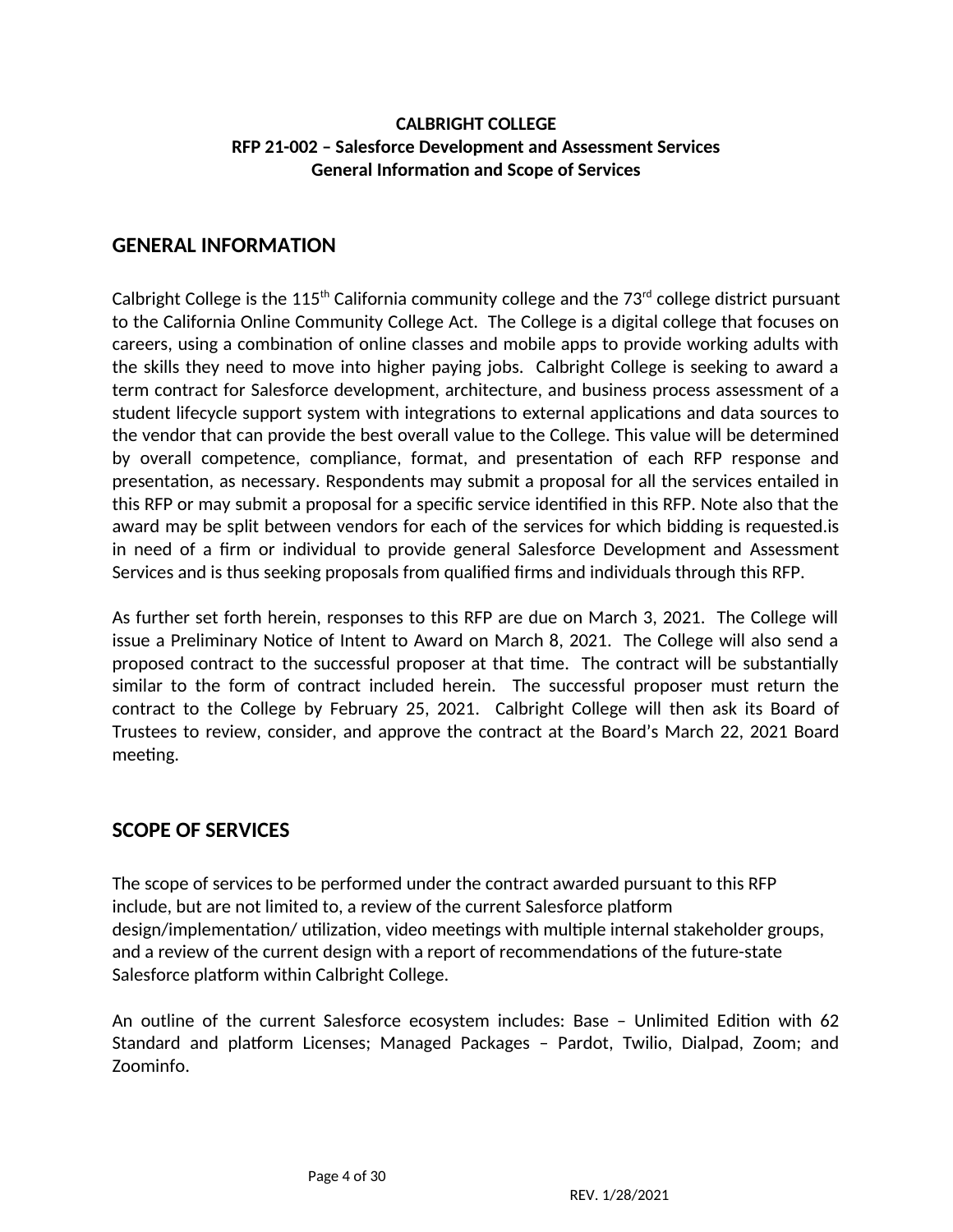In addition to a review of current platform implementation, there exists an ongoing need to provide technical support services toward issues, projects, and evolving data and integration needs. The scope of this work will require direct support to complete or assist Calbright in troubleshooting issues and concerns with the current implementation. Currently, areas of known support required include resolving Gmail sync/mail logging, near-term integration with the Anthology Student Information System to represent post-enrollment data, and ongoing enhancements/bug fixes based on feedback from staff and faculty.

#### **Work Requirements**

- Must provide a minimum of 4 hours per weekday, of office hours where resource(s) are dedicated to Calbright during Pacific Standard Time and have an off-hours plan for urgent matters outside of normal business hours
- Must use Calbright tools to perform work and support staff, Gmail, Zoom, Asana, Slack, and Google Drive/Docs
- Participate in Calbright Agile planning and sprint schedules
- Report status of work in Asana and Salesforce tickets at least once daily
- Supplier must provide a relationship manager to coordinate customer requirements and projects as required
- Supplier must operate in the Pacific Standard Time Zone
- $\bullet$  Supplier and any related staff must be available to meet in person a minimum of two (2) times per year post COVID. Such related meeting expenses shall be included in the fee quoted and will not be reimbursable by Calbright College.

# **Technical Requirements**

- Supports Marketing Automation in Pardot
- Develop and support integration method with Anthology SIS
- Enhance and support call center integration with Dialpad and service cloud
- Develop and support APEX, Flow, Workflows, and automations as required
- Works in conjunction with the Calbright technical team and existing engineers, Salesforce Administrators, Technical Product Managers, and general support staff to complete projects and issue resolution.
- Must have at least 2 employed full time staff who have recent Salesforce Certified Application Architect and Salesforce Certified Platform Developer I certifications

# **ANTICIPATED TERM**

Calbright College desires to enter into a contract with the successful respondent for provision of Salesforce Development and Assessment Services for up to one (1) year, with the option to extend if desired by the parties and approved by Calbright College's Board of Trustees.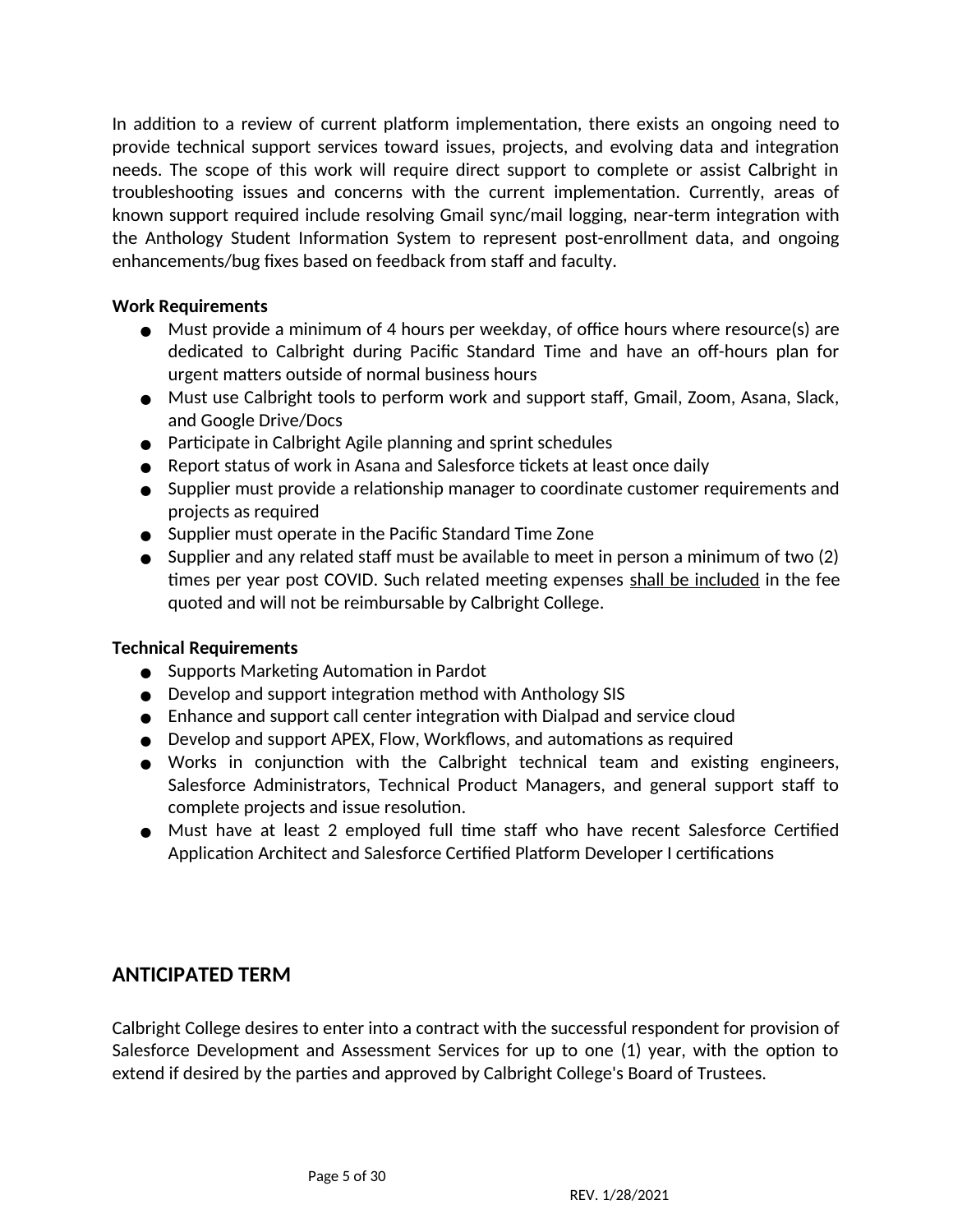# **CALBRIGHT COLLEGE RFP 21-002 – Salesforce Development and Assessment Services General Conditions**

**1. COLLEGE RIGHTS AND LIMITATIONS.** Calbright College reserves the right to contract with any entity responding to this RFP. This RFP is neither a formal request for bids, nor an offer by the College to contract with any party responding to this RFP. This RFP does not commit the College to select any firm and the College makes no representation that participation in the RFP process will lead to an award of contract or any consideration whatsoever. It is at the sole discretion of Calbright College to award a contract for the services or no contract at all. The award of the contract(s) is subject to approval of the College's Board of Trustees.

Calbright College shall not be liable for any costs incurred in preparing and submitting responses to this RFP. In no event will the College reimburse any respondent for any costs or expenses incurred in preparing and submitting responses to this RFP.

The College, in its sole discretion, reserves the right to: (i) Accept or reject any and all submittals, or any portion or combination thereof; (ii) Contract with any entity responding to this RFP in whatever manner the College decides; and/or (iii) Waive any informality or non-substantive irregularity, not affected by law, as the interests of the College may require.

The respondent's submission, and any other supporting materials submitted to the College in response to this RFP will not be returned and will become the property of the College unless portions of the materials are designated as proprietary at the time of submittal, and are specifically requested to be returned. The College will have no liability to the respondent or other party as a result of any public disclosure of any RFP.

The College reserves the right to add additional firms for consideration after receipt of submissions in response to this RFP if it is found to be in the best interest of the College. All decisions concerning firm selection will be made in the best interests of the College.

- **2. FULL OPPORTUNITY.** The College hereby affirmatively ensures that Disadvantaged Business Enterprises ("DBE"), Small Local Business Enterprises ("SLBE"), Small Emerging Local Business Enterprises ("SELBE"), Disabled Veterans Business Enterprises ("DVBE") and minority and women business enterprises shall be afforded full opportunity to submit proposals in response to this RFP and will not be discriminated against on the basis of race, color, gender, sexual orientation, political affiliation, age, ancestry, religion, marital status, national original, medical condition or disability in any consideration leading to the award of the contract. No qualified disabled person shall, on the basis of disability, be excluded from participating in, be denied the benefits of, or otherwise be subjected to discrimination in any consideration leading to the award of contract.
- **3. RESTRICTIONS ON LOBBYING.** From the period beginning on the date of the issuance of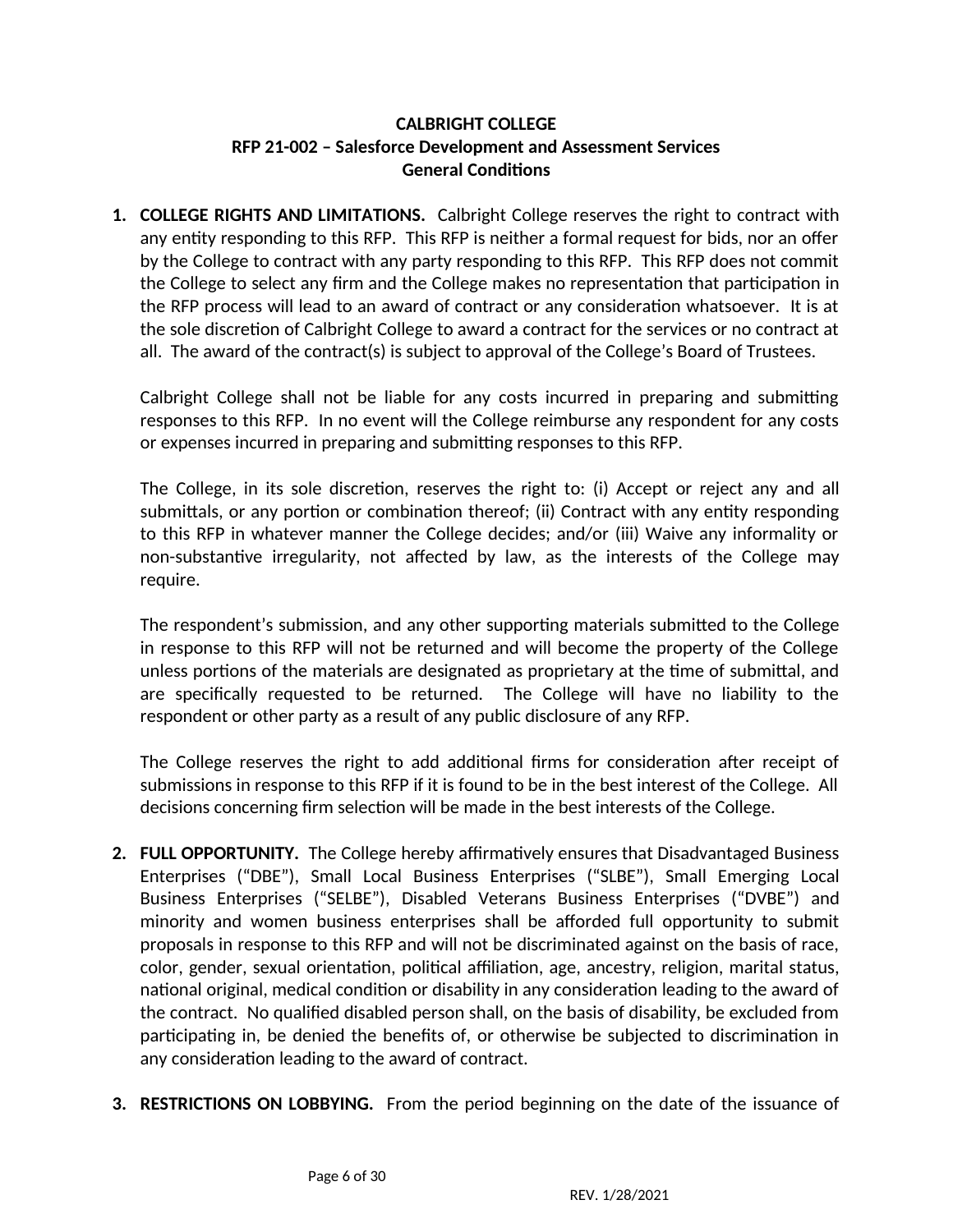this RFP and ending on the date of the award of the contract, no person, or entity responding to this RFP, nor any officer, employee, representative, agent or contractor representing such a person or entity shall contact through any means or engage in any discussion regarding this RFP, the evaluation or selection process or the award of the contract(s) with any member of the College's Board, Committee members or with any employee of the College except for clarifications and questions as described herein. Any such contact shall be grounds for the disqualification of the firm submitting a proposal.

- **4. MINIMUM INSURANCE REQUIREMENTS.** The selected respondent shall maintain policies of insurance with an insurer(s) qualified to do business in the State of California and acceptable to the College. The awardee will be required to provide an insurance certificate and must meet all insurance requirements set forth in Section 4.6 of the sample contract included herein, including but not limited to naming the College as an additional insured. The College reserves the right to request that the awardee maintain additional policies of insurance, including but not limited to errors and omissions coverage.
- **5. PURCHASING AND CONTRACTS**. The Chief Executive Officer/President is delegated the authority to purchase supplies, materials, equipment, and services as necessary to the efficient operation of the College. No such purchase shall exceed the amounts specified by California Public Contract Code §20651, as amended from time to time.

With the exception of contracts entered into by the Chief Executive Officer/President in amounts less than \$100,000, in accordance with the authority delegated to the Chief Executive Officer/President in Board Policy 6100, contracts are not enforceable obligations until they are ratified by the Board. *References: BP 6330, Education Code §§ 75003(d), 75005(d)(1) & (d)(4)(B), 81656, Public Contracts Code §20650, 20651, Government Code §53060*

#### **6. MISCELLANEOUS.**

- **a)** The proposal shall be signed by a duly authorized representative(s) of the proposer and include the full name and address of the proposing firm or entity.
- **b)** The proposals must set forth accurate and complete information as required in this RFP.
- **c)** Submission of a proposal constitutes agreement by the proposer to each and all of the terms, conditions, provisions and requirements set forth and contemplated in this RFP and any attached documents.
- **d)** The successful proposer will be expected to adhere to all College policies, procedures and regulations.
- **e)** The proposal submitted by the interested individual shall be irrevocable for a period of sixty (60) days from the official closing date for the receipt of proposals.
- **f)** The contents of the proposal of the successful proposer will become contractual obligations. Failure of the successful proposer to accept those obligations in a subsequent contractual agreement may result in cancellation of the award.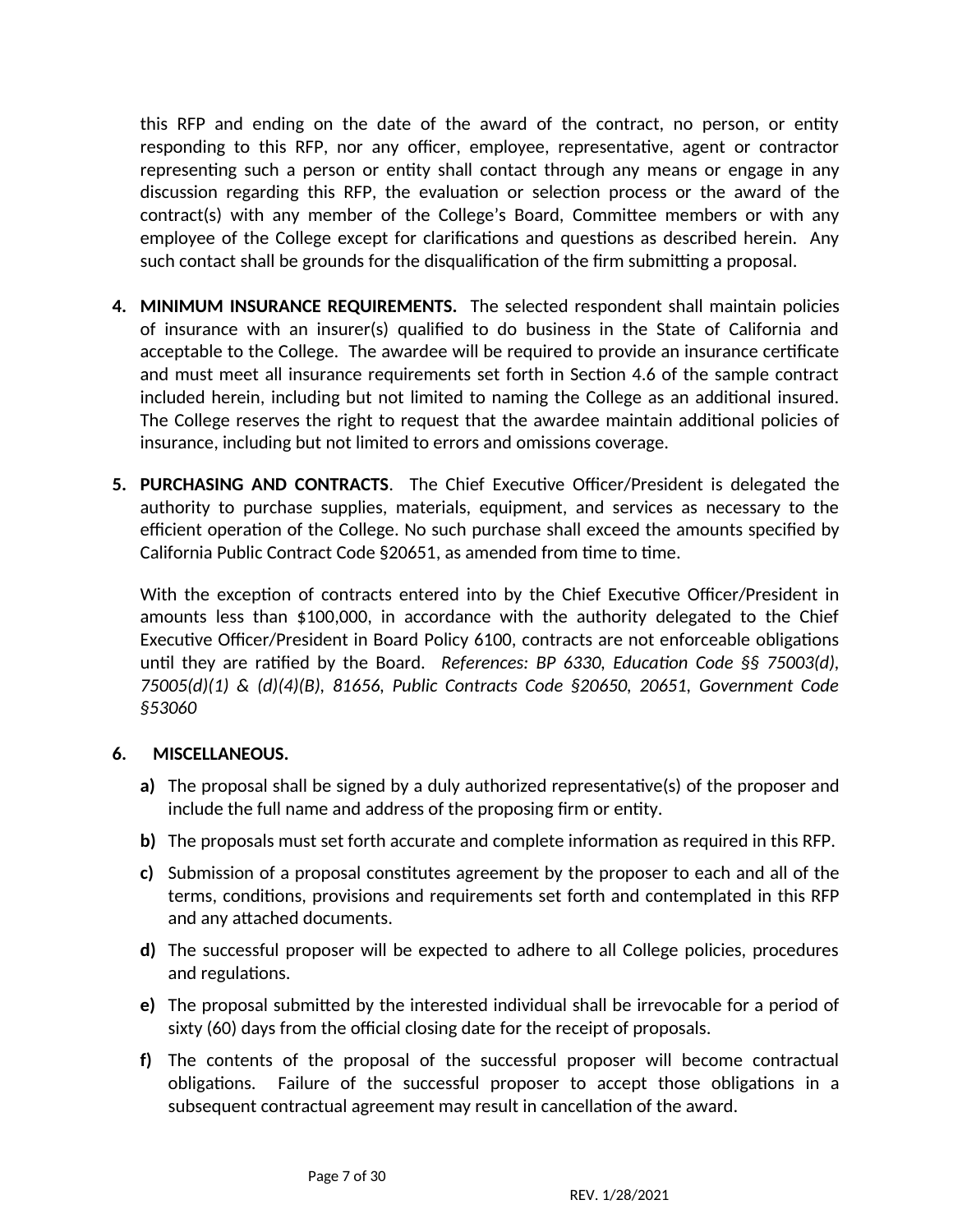- **g)** Any contract resulting from this RFP is subject to appropriation of funds by the College's Board of Trustees for each fiscal year of service.
- **h)** The successful respondent, if any, will be required to execute a contract with the College in a form substantially similar to the form of contract included herein.
- **i)** Respondent shall certify that no official or employee of the College, nor any business entity in which an official of the College has an interest, has been employed or retained to solicit or assist in the procuring of the resulting contract, nor that any such person will be employed in the performance of any contract without immediate divulgence of this fact to the College.
- 7. **DEBRIEFINGS AND PROTESTS.** Debriefings are available by request for unsuccessful respondents [business@calbright.org](file:////usr/tmp/http:%2F%2Fbusiness@calbright.org)

Any protest must be received within 5 calendar days of the bid opening, in writing, containing all facts of the protest, to:

Calbright College

ATTN: Kathy Hennig

#### business@calbright.org

Failure to comply with protest procedures will result in rejection and waiver of right to further protest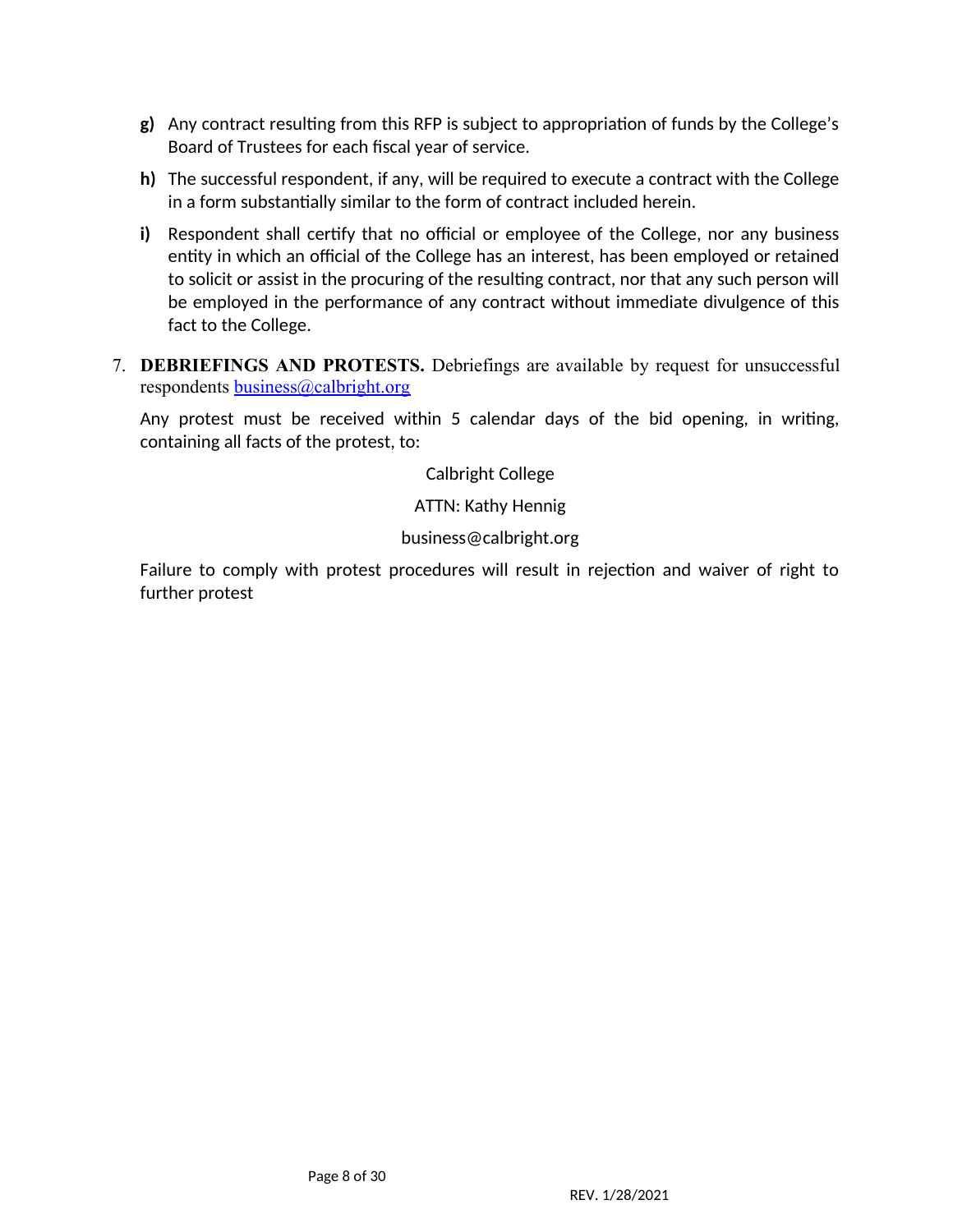# **CALBRIGHT COLLEGE RFP 21-002 – Salesforce Development and Assessment Services Instructions for Submitting Responses**

All responses to the RFP must include the components set forth below. Responses that do not comply with the instructions below may be rejected for non-responsiveness.

- **1. Introductory Letter.** A maximum one-page, dated Introductory Letter must be submitted including the legal name of the respondent, address, telephone and fax numbers and the name, title, and signature of the person(s) authorized to submit the qualifications on behalf of the firm, along with a brief summary of your qualifications to engage in a professional relationship with the College.
- **2. Table of Contents.** A Table of Contents of the material contained in the response should follow the Introductory Letter.
- **3. Narrative.** Provide a comprehensive Narrative of the services offered by your firm. The narrative shall include the following:
	- **a) Experience & References**. Summarize relevant experience in the last 5 years and provide at least 3 references. Specifically address respondent's actual Salesforce experience, focusing on education and public agency experience, if any.
	- **b) Personnel**. The College is specifically seeking firms with a minimum of 3 or more full time employees offering these services. Include resumes of personnel who would be assigned to the work with the College. Specifically define the role of each person and outline his, her or their individual experience and particularly their experience in the specific areas described in 3.a. of this Section, above. Indicate who would serve as the primary contact for the College. If the firm would utilize resources from more than one office, indicate office locations and how work would be coordinated.
	- **c) Professional Fees**. Proposal shall include cost for services, inclusive of all expenses. Such proposal shall express such cost as an hourly rate, but it is recognized that the College may ultimately contract with the successful respondent in any manner the parties deem appropriate. Please note that the successful respondent shall be responsible for any and all expenses incurred in its performance of the services under the contract. Fees will be finalized as part of the contract negotiation.
	- **d) Additional Data**. Provide additional information about the firm as it may relate to this RFP.
- **4. Attachments A-E.** Complete, sign and date all attachments included herein.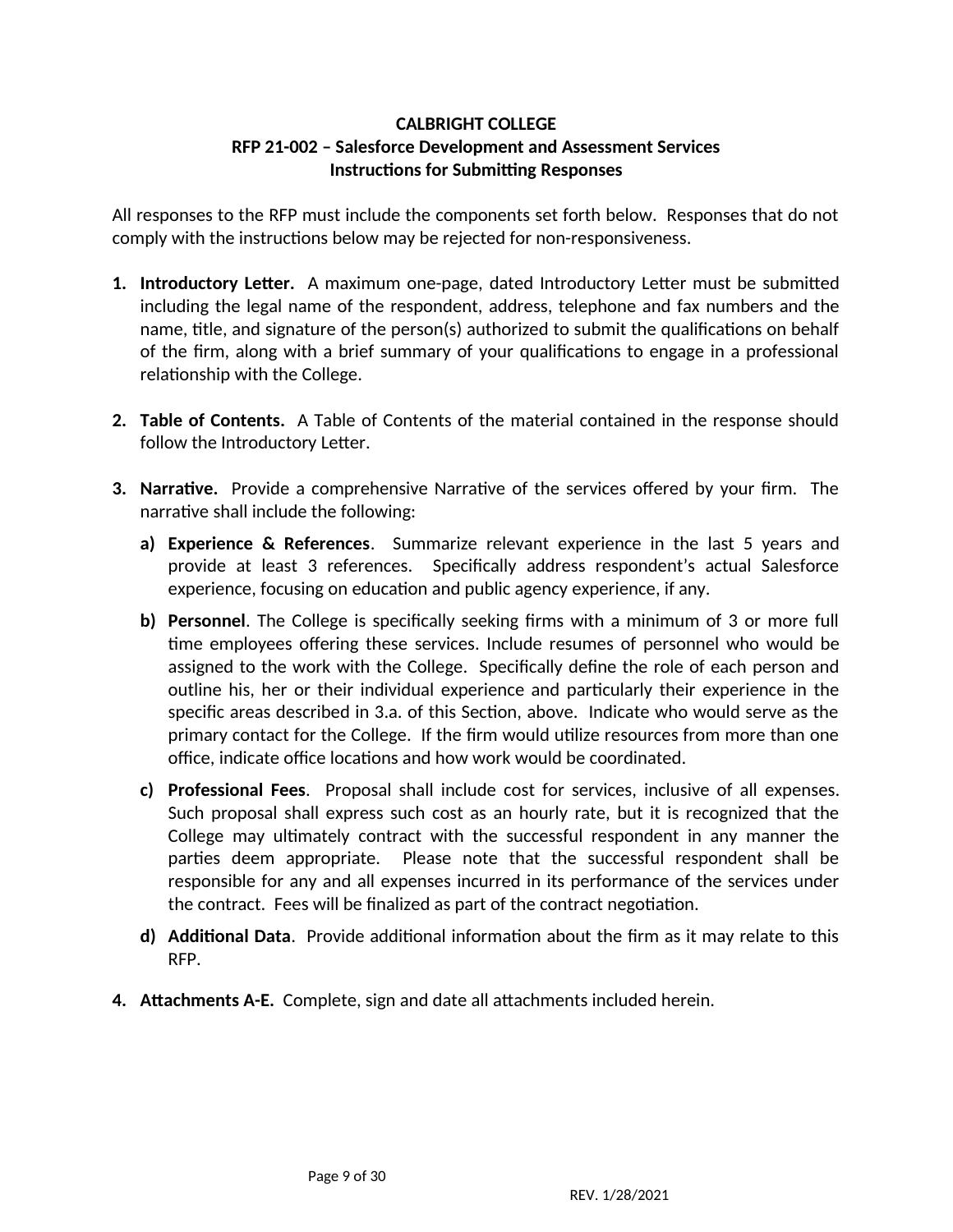# **CALBRIGHT COLLEGE RFP 21-002 – Salesforce Development and Assessment Services College's Evaluation Process**

Calbright College's selection process will include a screening review and evaluation of responses by College staff and/or consultants. Selection of candidate(s) will be based on demonstrated competence and on the professional qualifications necessary to meet the Calbright College's needs to perform the services as described in this RFP. After an initial screening of candidates, the College may conduct interviews with one or more candidates. The awarding of a contract is at the sole discretion of the College. The College intends to utilize the following criteria in evaluating responses to this RFP but the College reserves the right to exercise discretion in the weight and priority of the evaluation criteria.

**Responsiveness and Quality of the Proposal**. The College will consider the overall responsiveness and quality of the proposal, clearly stating the understanding of the purpose, scope and objectives of the program and demonstrating a good practical approach and work plan to achieve these objectives.

**Expertise and Qualifications.** The College will consider the overall technical expertise and qualifications of the firm, including the firm's principals and staff and depth and availability of staff and resources to meet anticipated requirements. The College will specifically be looking for expertise and qualifications related to recent Salesforce Certifications (Application Architect, Platform Developer). What experience does the firm have with integrating a student lifecycle support system with multiple external applications and data sources? Your background should reflect the provision of such services to educational entities and/or public agencies.

**Ability to Meet or Exceed Work and Technical Requirements.** The College is seeking firms with resources dedicated to Calbright during Pacific Standard Time and having an off-hours plan for urgent matters. How will the firm will manage team partners and how the firm's staff will effectively interface with College staff?

**Past Performance.** The College will consider the past performance of the proposing firm on relevant similar work previously accomplished for educational entities and/or public agencies. The College will specifically be looking for and evaluating the respondent's prior experience in the actual execution of Salesforce Development, Architecture, and Business Process Assessment Service of a student lifecycle support system with integrations to multiple external applications and data sources.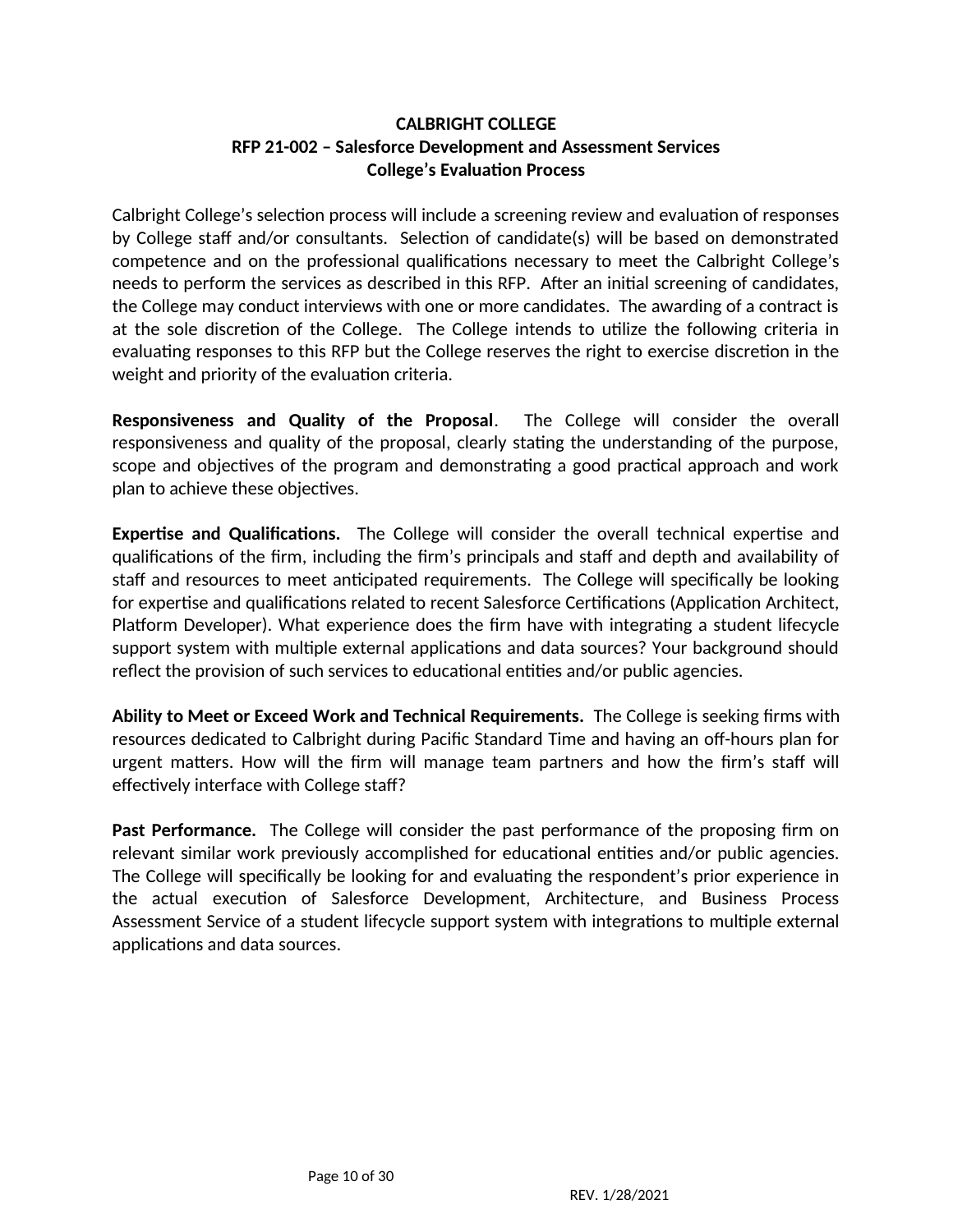# **CALBRIGHT COLLEGE RFP 21-002 – Salesforce Development and Assessment Services Sample Form of Contract**

The successful proposer will be required to execute a contract with the College in a form substantially similar to the below.

# **FORM OF CONTRACT**

**THIS PROFESSIONAL SERVICES AGREEMENT** (the "Agreement") is made and entered into as of **\_\_\_\_\_\_\_\_\_\_\_\_\_** by and between the California Online Community College ("Calbright College"), and **\_\_\_\_\_\_\_\_\_\_** ("Provider"). Calbright College and the Provider are collectively referred to in this Agreement individually as "Party" and collectively as the "Parties." This Agreement is made with reference to the following facts:

WHEREAS, Calbright College is the 115<sup>th</sup> California community college and the 73<sup>rd</sup> college district pursuant to the California Online Community College Act;

**WHEREAS**, Calbright College requires services and/or advice of a highly specialized and technical nature in connection with certain financial, economic, accounting, consulting and/or administrative matters and such services and advice are not available within Calbright College and cannot be performed satisfactorily by Calbright College employees;

**WHEREAS**, Provider possesses the necessary expert knowledge, experience, and ability to perform services not available through Calbright College personnel, and Provider is specially experienced and competent to provide to Calbright College certain specialized services and/or advice in one or more of the foregoing areas; and

**WHEREAS**, Calbright College desires to engage Provider pursuant to Chapter IV (Business and Fiscal Standards), subsection 3 (Competitive bidding requirements) of the Policies and Procedures adopted by Calbright College Board of Trustees on August 6, 2018 and pursuant to Government Code section 53060 because of Provider's special expertise and experience, and Provider desires to be engaged by Calbright College.

**NOW, THEREFORE**, in consideration of the mutual covenants set forth below, the Parties hereby agree as follows:

#### **ARTICLE 1. SERVICES TO BE PERFORMED BY PROVIDER**

#### **Section 1.1 Performance of Services.**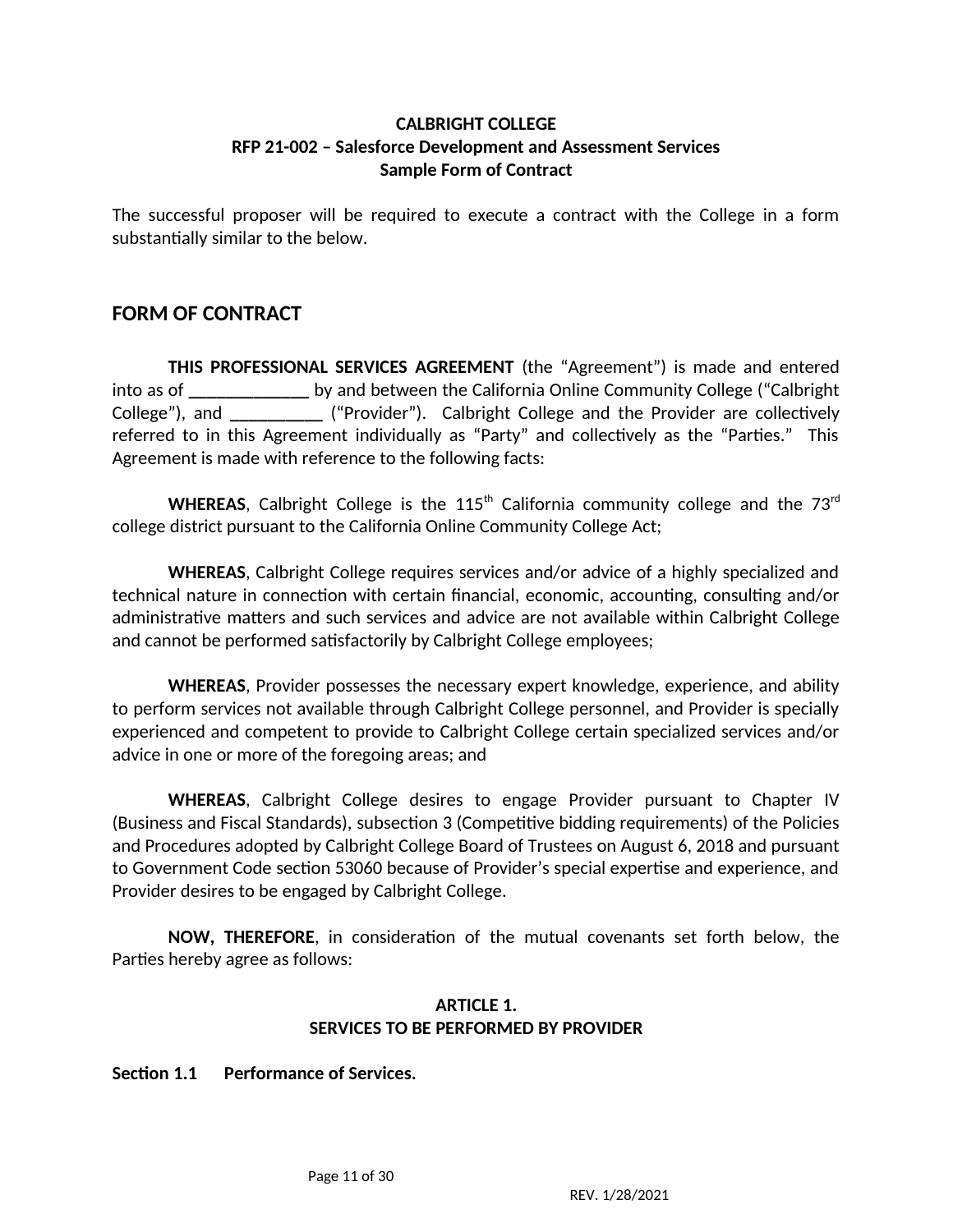Provider agrees to perform services for Calbright College as described in the Scope of Services attached to this Agreement as Appendix A (the "Services") and shall provide other services as may be requested by Calbright College from time to time. Any services performed in addition to those set forth in Appendix A shall be reflected in writing. Provider shall obtain written authorization from Calbright College before rendering such services.

# **Section 1.2 Method of Performance and General Supervision.**

Provider will determine the methods, details, and means of performing the Services required by this Agreement. Subject to the foregoing, Calbright College retains the right to inspect, to stop work, to prescribe alterations and generally to monitor Provider's work to ensure its conformity with the terms of this Agreement.

# **Section 1.3 Provider's Certifications, Representations and Warranties.**

Provider makes the following certifications, representations and warranties for the benefit of Calbright College. Provider acknowledges and agrees that Calbright College, in deciding to engage Provider pursuant to this Agreement, is relying upon the truth and validity of the following certifications, representation and warranties and their effectiveness throughout the term of this Agreement and the course of Provider's engagement hereunder.

(a) Provider is qualified in all respects to provide to Calbright College all of the services contemplated by this Agreement and, to the extent required by any applicable law, Provider has all such licenses and/or governmental approvals as would be required to carry out and perform for the benefit of Calbright College, such services as are called for hereunder.

(b) Provider, in providing the services and in otherwise carrying out its obligations to Calbright College under this Agreement, shall, at all times, comply with all applicable federal, state, and local laws, rules, regulations, and ordinances, including workers' compensation and equal protection and non-discrimination laws.

(c) Provider will perform their services hereunder in a professional manner, using the degree of care and skill ordinarily exercised by, and consistent with, the current professional practices and standards of a professional practicing in California. The Provider will furnish, at their expense, those services that are set forth in this Agreement and represents that such services are within the technical and professional areas of expertise of the Provider or any sub-Provider the Provider has engaged or will engage to perform the service(s).

# **Section 1.4 Independent Contractor.**

It is understood and agreed that Provider is an independent contractor and that no relationship of employer-employee exists between the parties hereto for any purpose whatsoever, notwithstanding the fact the Provider or Provider's employees may provide services to Calbright College under this Agreement. Calbright College is not required to make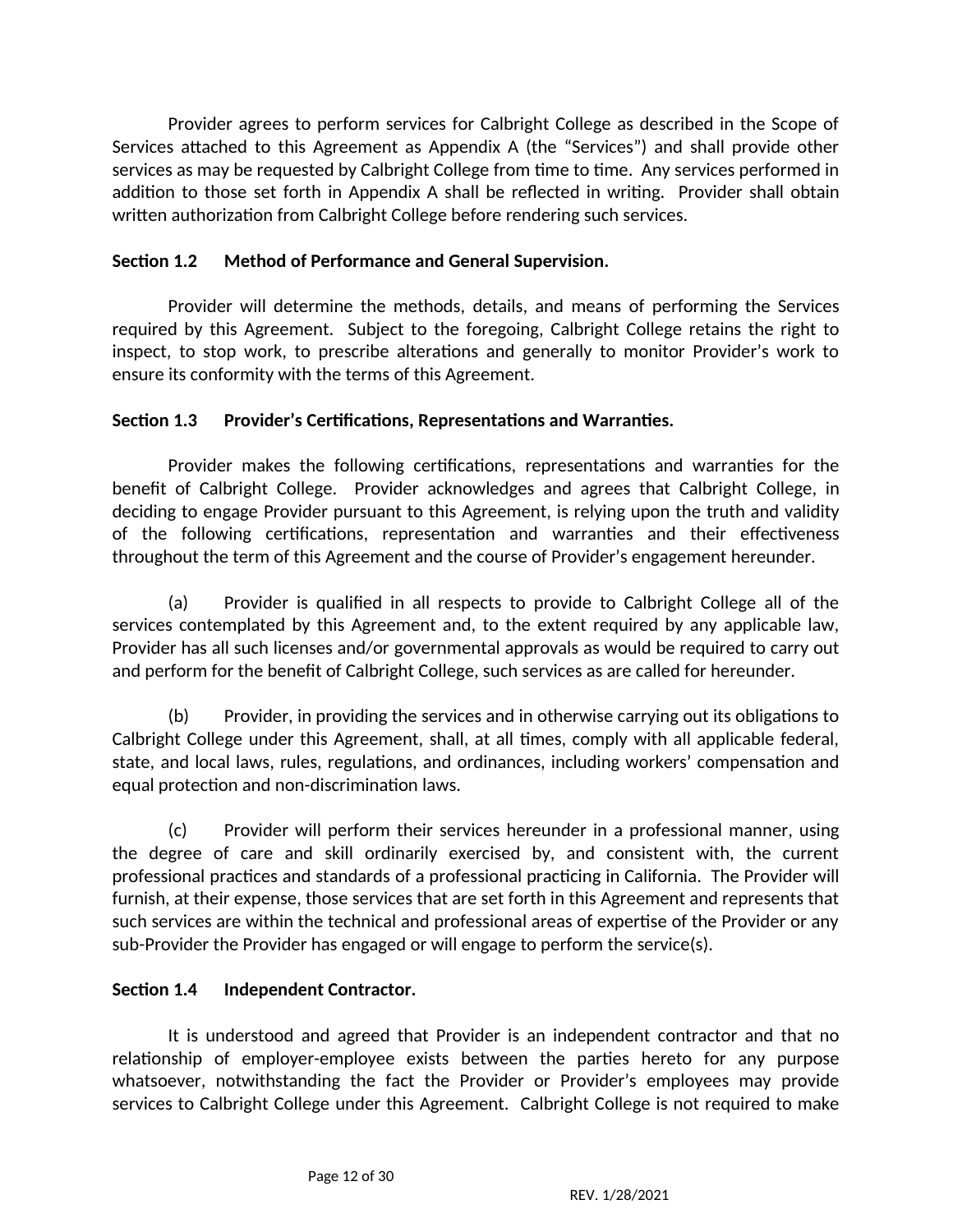and deductions or withholdings for employee taxes or benefits from the compensation payable to Provider under the terms of this Agreement. As an independent contractor, Provider hereby agrees to indemnify and hold Calbright College harmless from any and all claims that may be made against Calbright College based upon any contention by any of Providers employees or any third party, including but not limited to any state or federal agency, that an employeremployee relationship or a substitute therefore exists between the Parties for any purpose whatsoever by reason of this Agreement or by reason of the nature and/or performance of any services under this Agreement.

#### **Section 1.5 Student Data Privacy.**

The Provider's duties may include the storage or use of Student Education Records ("Student Data") and be subject to the Family Educational Rights and Privacy Act ("FERPA") 20 U.S.C. section 1232g. Provider recognizes the following:

(a) The Student Data provided to Provider remains the property of Calbright College.

(b) Provider will not sell Student Data or use Student Data for purposes unauthorized by this Agreement.

(c) Provider will take reasonable measures to secure the data from unauthorized access including, where applicable, appropriate training of Provider's employees or agents.

(d) Provider shall promptly notify Calbright College in the event of unauthorized access to Student Data.

(e) In the event Provider gives access to Student Data to third parties, Provider must bind said third party in writing to the same privacy protections as found in this Section.

(f) Provider shall return or delete Student Data, as directed by Calbright College, upon completion of the services contemplated by this Agreement.

#### **ARTICLE 2. TERM AND TERMINATION**

#### **Section 2.1 Term.**

This Agreement shall become effective on the Effective Date and shall continue through **\_\_\_\_\_\_\_\_\_\_\_\_\_** (the "Term"), unless (i) the Agreement is earlier terminated by either Party in accordance with Section 2.3, below, or (ii) the Parties mutually agree to extend the Term and such extension is formally approved by Calbright College's Board of Trustees.

#### **Section 2.2 Effective Date/Approval.**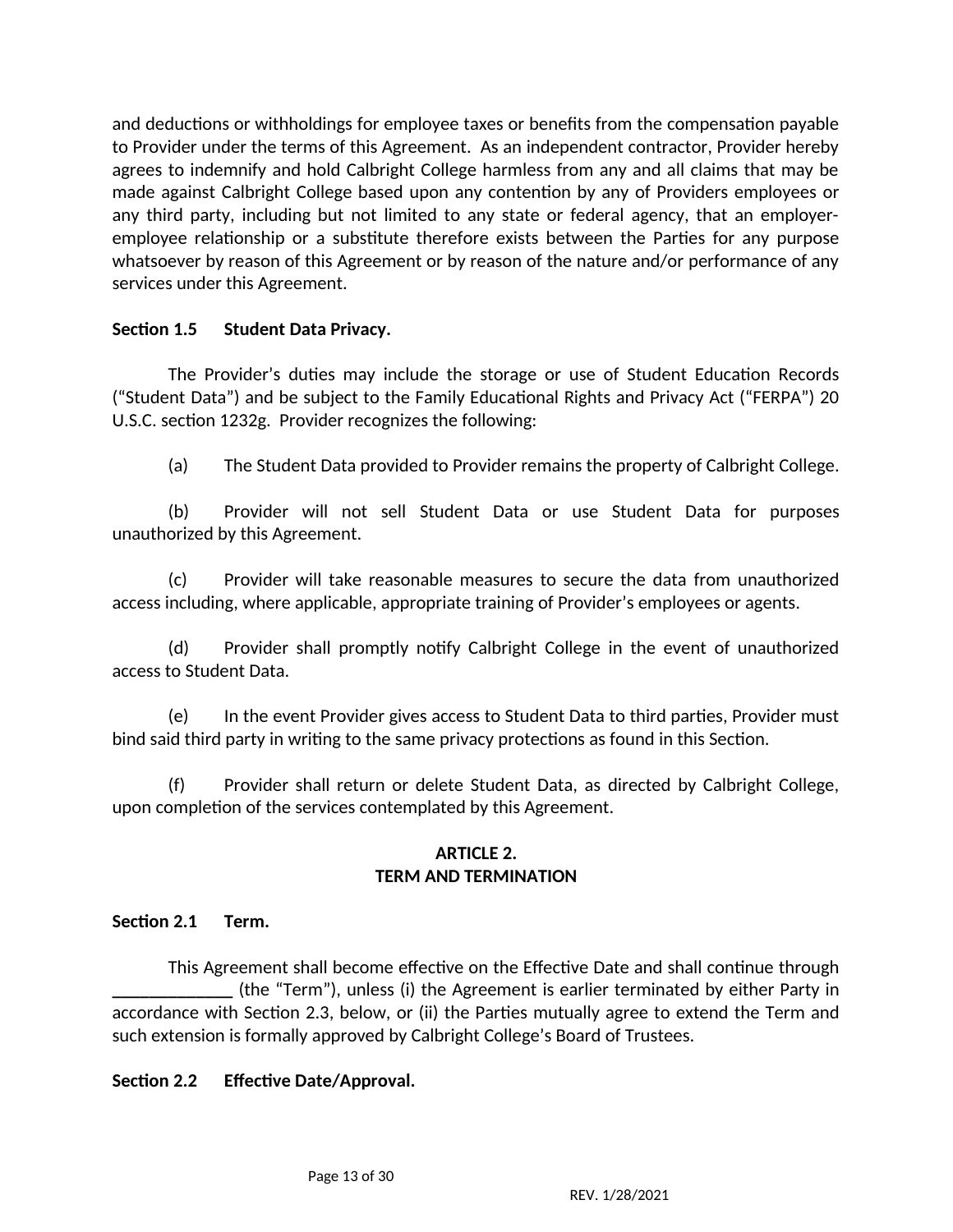The total value of services to be provided by Provider via this Agreement, shall not exceed an expenditure of \_\_\_\_\_\_\_\_ and shall be effective following approval by Calbright College's Board of Trustees and upon execution by both Parties ("Effective Date").

# **Section 2.3 Termination.**

(a) This Agreement may be terminated by either Party upon ten (10) days written notice to the other Party in the event of a substantial failure of performance by such other Party, including insolvency of Provider or if Calbright College should decide to abandon or indefinitely postpone the Project.

(b) In the event of a termination based upon abandonment or postponement by Calbright College, Calbright College shall pay the Provider for all services performed and all expenses incurred under this Agreement supported by documentary evidence, including payroll records, and expense reports up until the date of the abandonment or postponement, plus any sums due to the Provider for Board-approved extra services. In ascertaining the services actually rendered hereunder up to the date of termination of this Agreement, consideration shall be given to both completed work and work in process of completion and to complete and incomplete drawings and other documents, whether delivered to Calbright College or in the possession of the Provider. In the event termination is for a substantial failure of performance, all damages and costs associated with the termination, including increased Provider and replacement Provider costs, shall be deducted from payments to the Provider.

(c) In the event a termination for cause is determined to have been made wrongfully, or without cause, then the termination shall be treated as a termination for convenience in accordance with Section 2.3 (d) below, and Provider shall have no greater rights than they would have had if a termination for convenience had been effected in the first instance. No other loss, cost, damage, expense or liability may be claimed, requested or recovered by Provider.

(d) This Agreement may be terminated for convenience by Calbright College without cause, upon ten (10) days written notice to the Provider. In the event of a termination without cause, Calbright College shall pay to the Provider for all services performed and all expenses incurred under this Agreement supported by documentary evidence, including payroll records, and expense reports up until the date of notice of termination, plus any sums due the Provider for Board-approved extra services. In ascertaining the services actually rendered hereunder up to the date of termination of this Agreement, consideration shall be given to both completed work and work in process of completion and to other documents, whether delivered to Calbright College or in the possession of the Provider.

(e) In the event of a dispute between the Parties as to performance of the work or the interpretation of this Agreement, or payment or nonpayment for work performed or not performed, the Parties shall attempt to resolve the dispute in accordance with the Dispute Resolution procedures set forth in this Agreement at Section 6.1. Pending resolution of this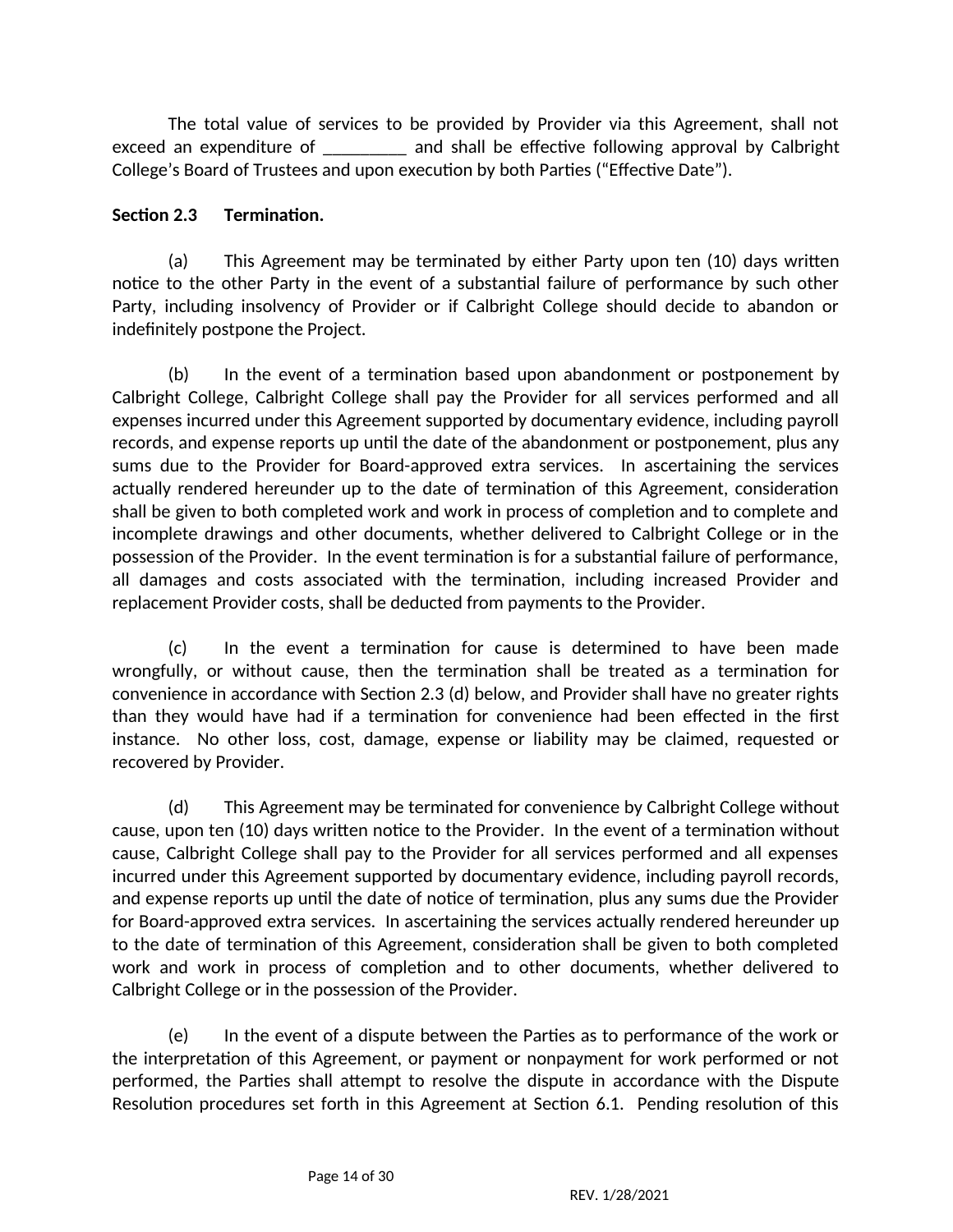dispute, Provider agrees to continue the work diligently to completion. If the dispute is not resolved, Provider agrees it will neither rescind the Agreement nor stop the progress of the work, but Provider's sole remedy shall be to submit such controversy to determination by a court having competent jurisdiction of the dispute, after the Project has been completed, and not before. Calbright College agrees to pay the Provider the undisputed amounts due under this Agreement.

The Parties understand and agree that this Termination Article shall govern all termination rights and procedures between the Parties. Any termination provision that is attached to this Agreement as an Exhibit shall be void and unenforceable between the Parties.

### **ARTICLE 3. COMPENSATION**

#### **Section 3.1 Terms of Payment.**

In consideration for all Services to be performed by Provider, Calbright College agrees to pay Provider \_\_\_\_\_\_\_\_\_. Provider shall submit to Calbright College a statement of Services rendered with a detailed invoice on a monthly basis. Calbright College agrees to pay the amount due to Provider for the Services rendered within forty-five (45) days after the invoices have been received by Calbright College, however, the total amount billed under this Agreement shall not exceed \_\_\_\_\_\_ unless additional funding is approved by the Board of Trustees or the Executive Committee.

#### **Section 3.2 No Payroll or Employment Taxes.**

No payroll or employment taxes of any kind shall be withheld or paid with respect to payments to Provider. The payroll or employment taxes that are the subject of this Section include, but are not limited to, FICA, FUTA, federal personal income tax, state personal income tax, state disability insurance tax, and state unemployment insurance tax.

#### **Section 3.3 Expenses.**

Provider shall be solely responsible for all expenses incurred by Provider in the performance of Provider's duties and responsibilities under this Agreement, including but not limited to automobile expenses, travel expenses, license and permitting fees, cell phone expenses, and meals.

#### **Section 3.4 Accounting Records of The Provider.**

Records of the Provider's direct personnel and authorized reimbursable expenses and records of accounts between Calbright College and Provider shall be kept on a generally recognized accounting basis, and shall be available for inspection by Calbright College at mutually convenient times.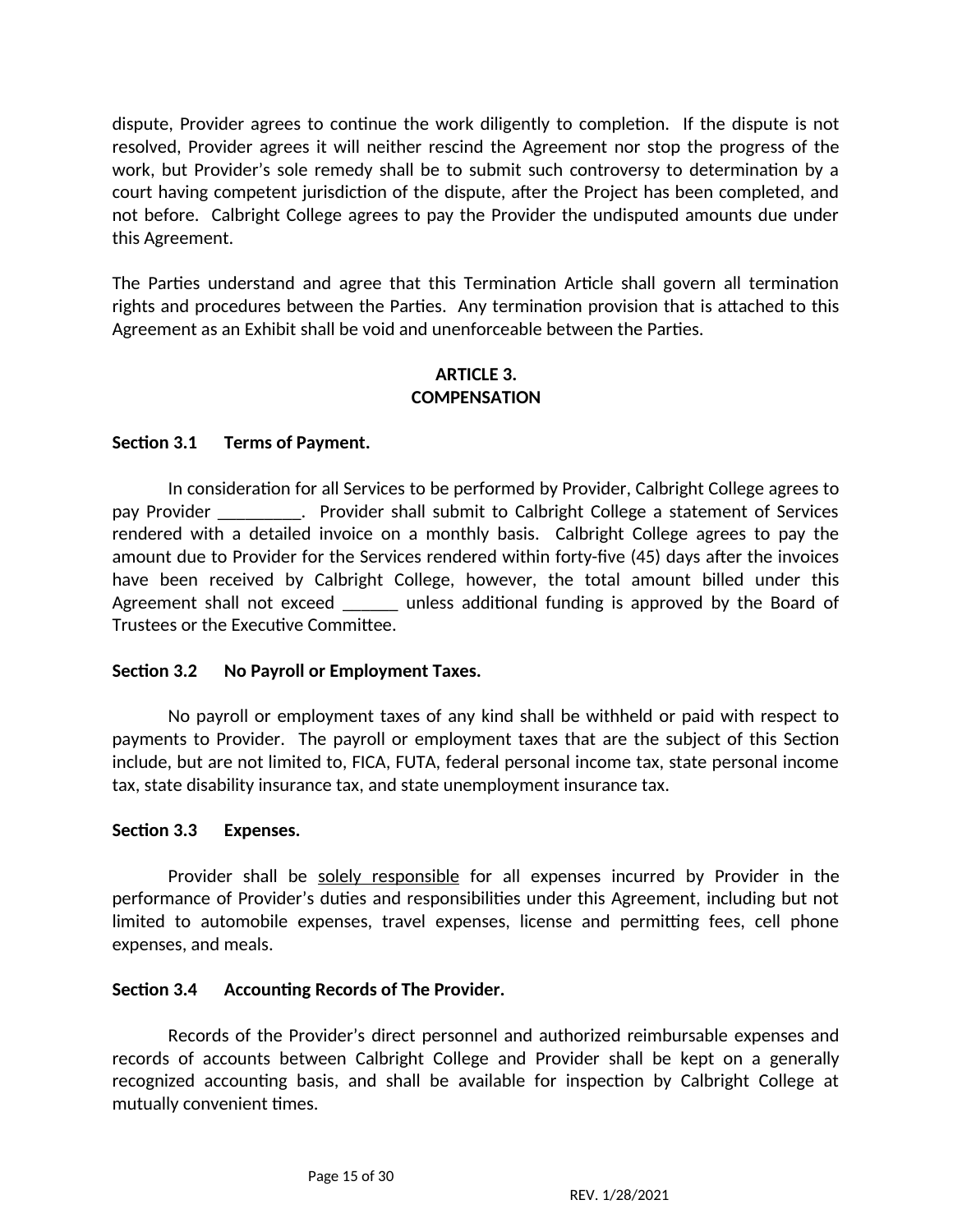# **ARTICLE 4. OTHER OBLIGATIONS OF PROVIDER**

#### **Section 4.1 Nonexclusive Services.**

Provider may represent, perform services for, and/or be employed by such additional companies, persons, or clients as Provider, in Provider's sole discretion.

# **Section 4.2 Workers' Compensation and Unemployment Insurance and Licenses.**

Provider shall be responsible for providing, at Provider's own expense, disability, unemployment and other insurance, workers' compensation, training, permits and licenses for Provider and for Provider's employees, agents and independent Providers, as may be required by law.

#### **Section 4.3 Materials and Equipment.**

Provider shall supply all materials and equipment required to perform the Services under this Agreement, except as may be otherwise specified in Appendix A.

#### **Section 4.4 Licenses, Permits, Fees and Assessments.**

Provider shall obtain at Provider's sole cost and expense such licenses, permits and approvals as may be required by law for the performance of the Services required by this Agreement. Provider shall have the sole obligation to pay for any fees, assessments, and taxes, plus applicable penalties and interest, which may be imposed by law and arise from or are necessary for Provider's performance of the Services required by this Agreement.

#### **Section 4.5 Confidentiality.**

Provider acknowledges that, during the term of this Agreement, Provider may have access to privileged and confidential materials and information in the custody of Calbright College. Provider covenants and agrees to keep such information confidential and not to disclose, make available, sell or otherwise communicate such information to any third party, other than in the Provider's assigned duties, directly or indirectly during or subsequent to the term of this Agreement. Provider further acknowledges that, during the term of this Agreement, Provider may obtain and have access to certain proprietary or confidential information, knowledge, technology, data, methods, files, records, and client lists relating to Calbright College's business (collectively, the "Confidential Information"), which Calbright College and Provider agree are proprietary or confidential in nature.

Provider acknowledges that: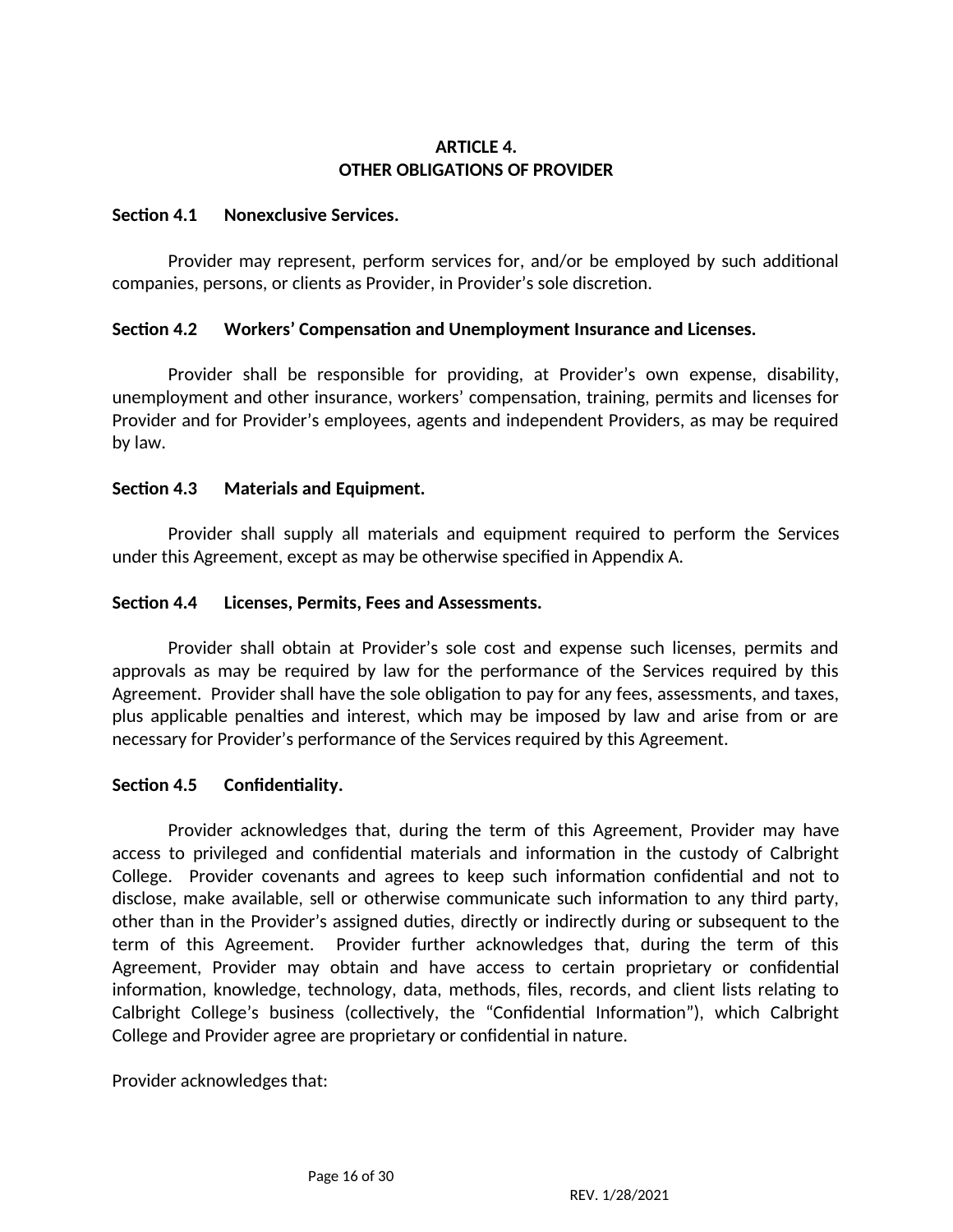(a) The Confidential Information will be developed and acquired by Calbright College at great expense, is of great significance and value to Calbright College, and constitutes trade secrets;

(b) The Confidential Information will be made known to the Provider in full reliance on this Agreement;

(c) The Confidential Information is material and critically important to the effective and successful conduct of Calbright College's business operations and activities; and

(d) Any use of the Confidential Information by Provider other than for Calbright College's benefit in connection with the business relationship between Provider and Calbright College established by this Agreement will constitute a wrongful usurpation of the Confidential Information by Provider. The Provider hereby agrees to forever hold the Confidential Information in strict confidence and secret; provided, however, that Provider may disclose any or all of the Confidential Information to any corporation, partnership, trust, firm or other business entity not affiliated with Calbright College if prior written consent of Calbright College is obtained by Provider.

# **Section 4.6 Insurance.**

Provider shall purchase and maintain policies of insurance with an insurer or insurers, qualified to do business in the State of California and acceptable to Calbright College which will protect Provider and Calbright College from claims which may arise out of or result from Provider's actions or inactions relating to the Agreement, whether such actions or inactions be by themselves or by anyone directly or indirectly employed by any of them, or by anyone for whose acts any of them may be liable. The aforementioned insurance shall include coverage for:

(a) Comprehensive general and auto liability insurance with limits of not less than THREE HUNDRED THOUSAND DOLLARS (\$300,000) combined single limit, bodily injury and property damage liability per occurrence, and Workers' Compensation and Employers Liability Insurance as required by the laws of the State of California, including:

- (i) owned, non-owned and hired vehicles;
- (ii) blanket contractual;
- (iii) broad form property damage;
- (iv) products/completed operations; and
- (v) personal injury.

(b) **Additional Insured Endorsement**: Any general liability policy and auto policy provided by Provider hereunder shall contain an endorsement which applies its coverages to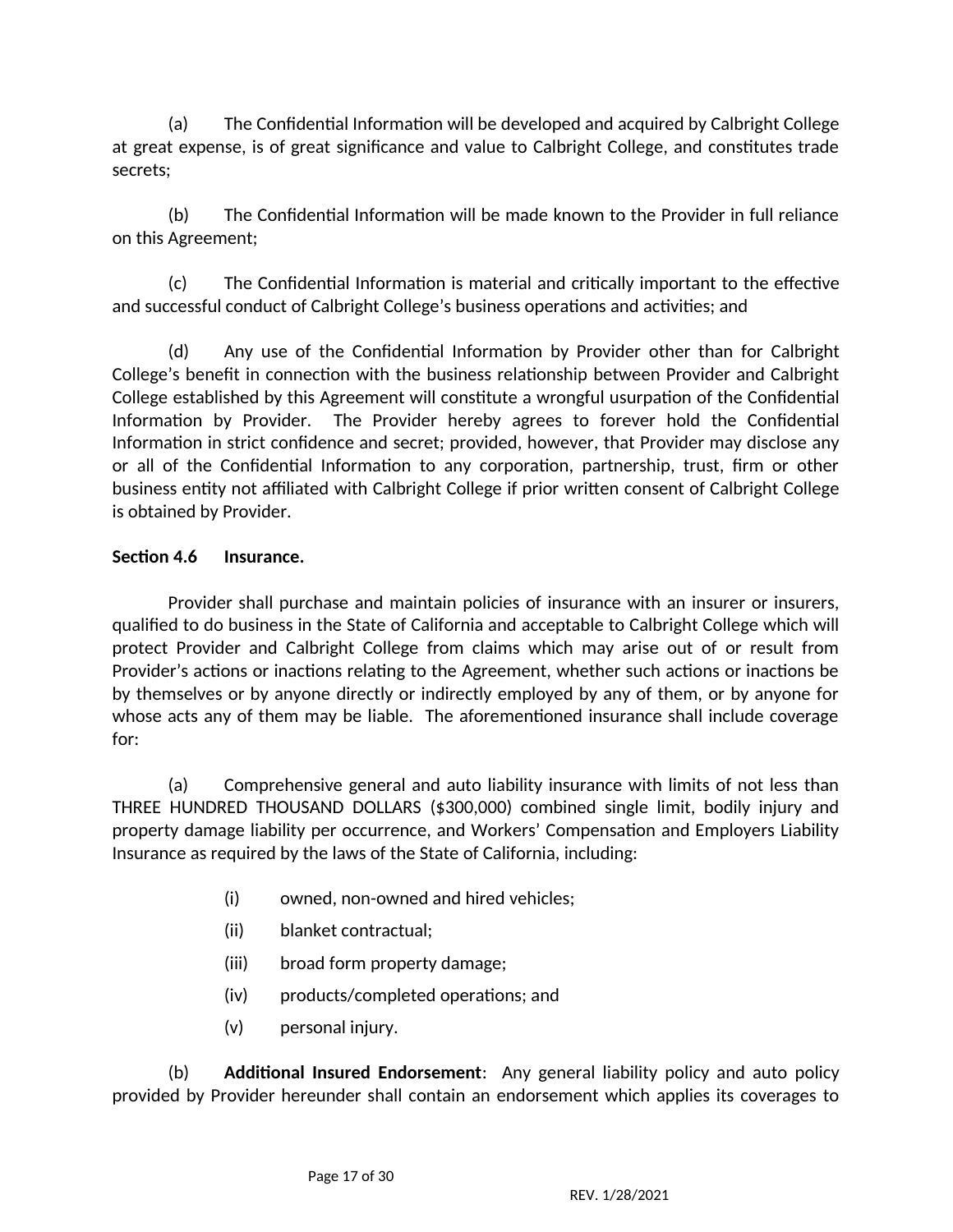Calbright College, members of Calbright College's Board of Trustees, and the officers, agents, employees and volunteers of Calbright College, individually and collectively, as additional insureds.

# **Section 4.7 Indemnification.**

To the fullest extent permitted by law, Provider shall fully indemnify, defend and hold harmless Calbright College, its Board of Trustees, officers, agents, employees, volunteers, and independent Providers from claims, demands, causes of actions and liabilities of every kind and nature whatsoever arising out of or in connection with Provider's services performed under this Agreement. This indemnification shall extend to claims occurring after this Agreement is terminated as well as while it is in force.

# **Section 4.8 Return of Calbright College Property.**

On the termination of this Agreement or whenever requested by Calbright College, Provider shall immediately deliver to Calbright College all property in Provider's possession or under Provider's control belonging to Calbright College in good condition, ordinary wear and tear and damage by any cause beyond the reasonable control of Provider excepted.

#### **ARTICLE 5. PROVIDER'S WORK PRODUCT**

# **Section 5.1 Ownership of Provider's Work Product.**

(a) Provider agrees that any and all intellectual properties, including, but not limited to, all ideas, concepts, themes, computer programs or parts thereof, documentation or other literature, or illustrations, or any components thereof, conceived, developed, written, or contributed by Provider, either individually or in collaboration with others, pursuant to this Agreement, shall belong to and be the sole property of Calbright College.

(b) Provider agrees that all rights in all works prepared or performed by Provider pursuant to this Agreement, including patent rights and copyrights applicable to any of the intellectual properties described in Subsection (a) above, shall belong exclusively to Calbright College and shall constitute "works made for hire."

(c) The provisions of this Section shall not apply to any of Provider's rights in any invention for which no equipment, supplies, facilities, or trade secret information of Calbright College was used, which was developed entirely on Provider's own time, and which:

(i) Does not relate, at the time of conception or reduction to practice of the invention, to Calbright College's business or to Calbright College's actual or demonstrably anticipated research or development; or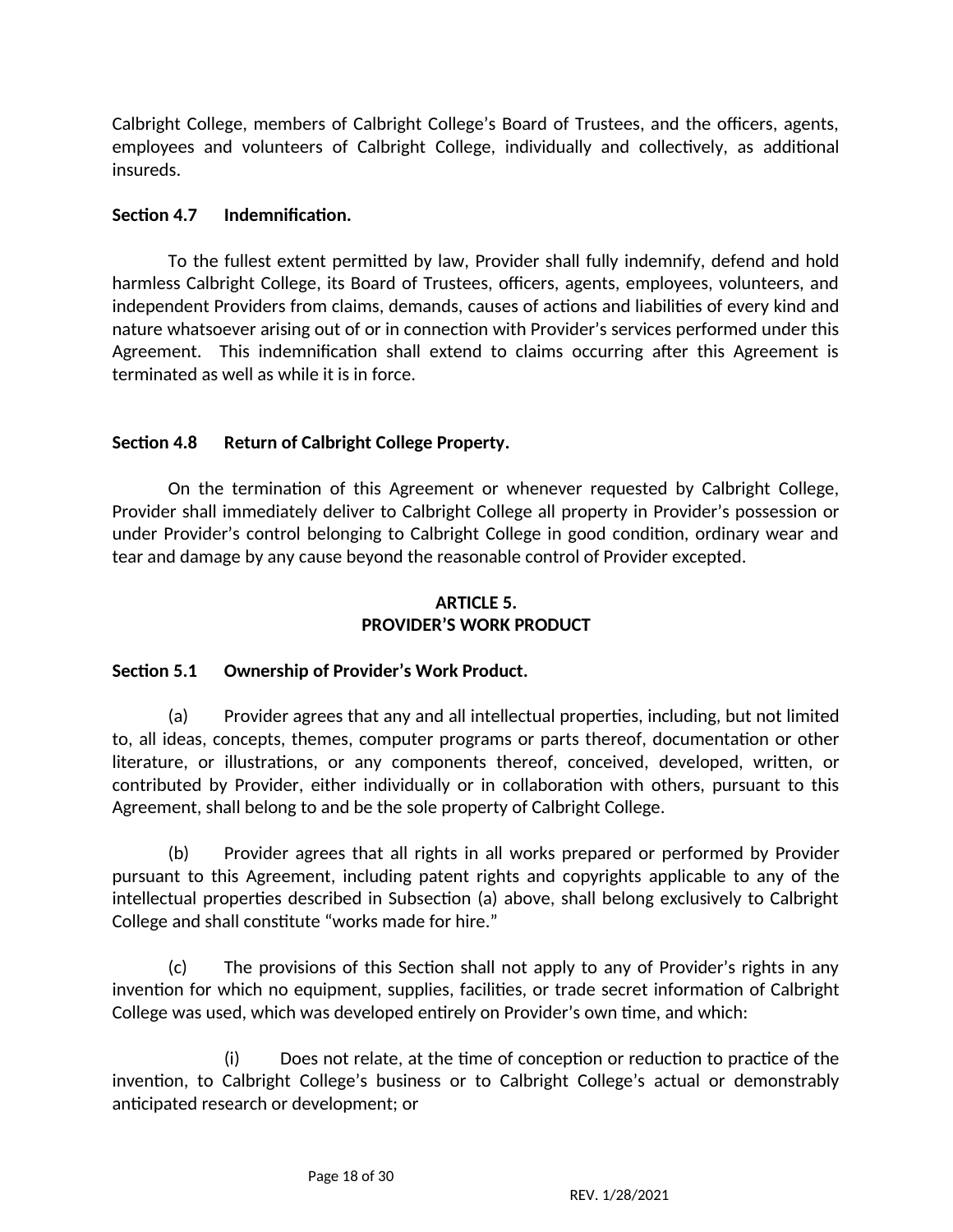(ii) Does not result from any work performed by Provider for Calbright

College.

#### **Section 5.2 Use of Copyrighted Materials.**

Provider warrants that any materials provided by Provider for use by Calbright College pursuant to this Agreement shall not contain any material that is protected under the Copyright Act or any other similar law, except to the extent of "fair use," as that concept is defined in the Copyright Act, and except to the extent that Provider has obtained permission to use such work from the copyright holder. Provider shall be solely responsible for ensuring that any materials provided by Provider for use by Calbright College pursuant to this Agreement satisfy this requirement. Provider agrees to hold Calbright College harmless from all liability or loss, including debt or exercise for attorneys' fees to which Calbright College is exposed on account of Provider's failure to perform this duty.

# **ARTICLE 6. GENERAL PROVISIONS**

#### **Section 6.1 Dispute Resolution.**

In the event of any disputes or disagreement between Calbright College and Provider with respect to the interpretation of any provision of this Agreement, or to the performance of the Parties under this Agreement, each Party shall appoint a designated representative to meet in good faith, to resolve the dispute or to negotiate an adjustment to any provision of this Agreement. Such negotiations shall be conducted in a timely manner to avoid undue delay in resolving the dispute. No formal proceeding for judicial resolution of any dispute or disagreement shall be commenced until a Party concludes in good faith and provides written notice to the other Party that an amicable resolution of the matter at issue through continued negotiation does not appear likely.

#### **Section 6.2 Default.**

A Party will be considered in default of its obligations under this Agreement if such Party should fail to observe, to comply with, or to perform any term, condition, or covenant contained in this Agreement and such failure continues for ten (10) days after the nondefaulting Party gives the defaulting Party written notice thereof. In the event of default, the non-defaulting Party, upon written notice to the defaulting Party, may terminate this Agreement as of the date specified in the notice, and may seek such other and further relief as may be provided by law.

#### **Section 6.3 Amendments.**

This Agreement may not be altered or modified, except by a writing signed by the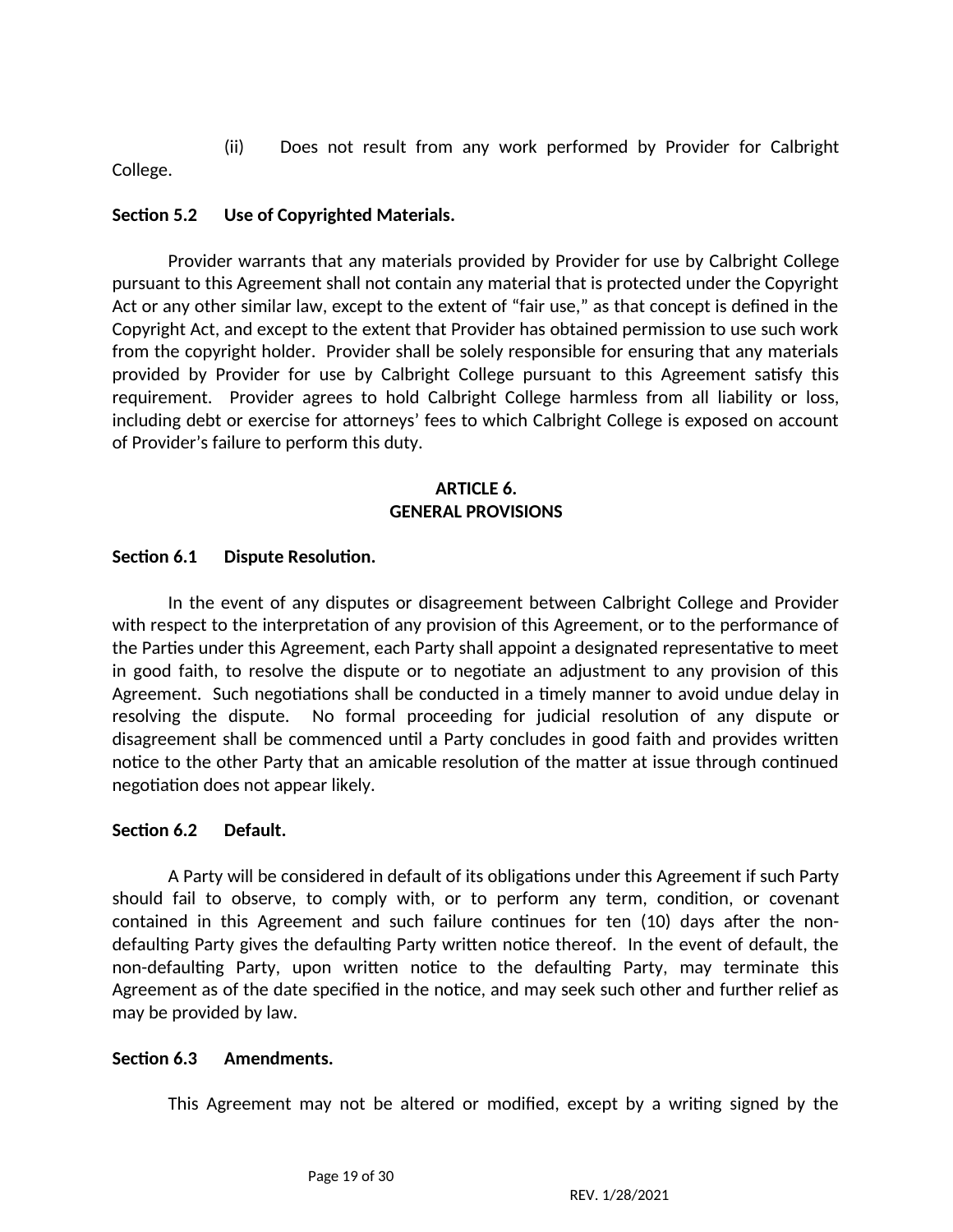Parties.

#### **Section 6.4 Status of Provider.**

Provider enters into this Agreement, and will remain throughout the term of the Agreement, an independent Provider. Neither Provider nor its employees, agents or independent Providers shall become an employee, joint ventures, partner, agent or principal of Calbright College while this Agreement is in effect. Provider's employees, agents and independent Providers shall not be entitled to the rights or benefits afforded to Calbright College's employees, including disability or unemployment insurance, workers' compensation, medical insurance, sick leave or any other employment benefit.

#### **Section 6.5 Governing Law.**

This Agreement shall be governed by and construed according to the laws of the State of California that would apply if all Parties were residents of California and the Agreement was made and performed in California.

#### **Section 6.6 Notices.**

All notices and demands between the Parties hereto shall be in writing and shall be served either by electronic mail or by registered or certified mail. Such notices or demands shall be deemed given when received or seventy-two (72) hours after the deposit thereof in the United States mail, postage prepaid, addressed to the Party to whom such notice or demand is to be given or made. Such notices and demands may also be sent by telex, telegraph, telecopier or other similar electronic transmission device providing for a permanent record of the notice or demand, and, if so served, such notice or demand shall be deemed given and made at the time the device confirms to the sender delivery thereof to the addressee.

All notices and demands shall be given as follows:

# **To Calbright College**:

California Online Community College/Calbright 1102 Q Street,  $4<sup>th</sup>$  Floor Sacramento, CA 95811

**To the Provider**:

Page 20 of 30

\_\_\_\_\_\_\_\_\_\_\_\_\_\_\_\_\_\_\_\_\_\_\_\_\_\_\_\_\_\_\_\_ \_\_\_\_\_\_\_\_\_\_\_\_\_\_\_\_\_\_\_\_\_\_\_\_\_\_\_\_\_\_\_\_ \_\_\_\_\_\_\_\_\_\_\_\_\_\_\_\_\_\_\_\_\_\_\_\_\_\_\_\_\_\_\_\_ \_\_\_\_\_\_\_\_\_\_\_\_\_\_\_\_\_\_\_\_\_\_\_\_\_\_\_\_\_\_\_\_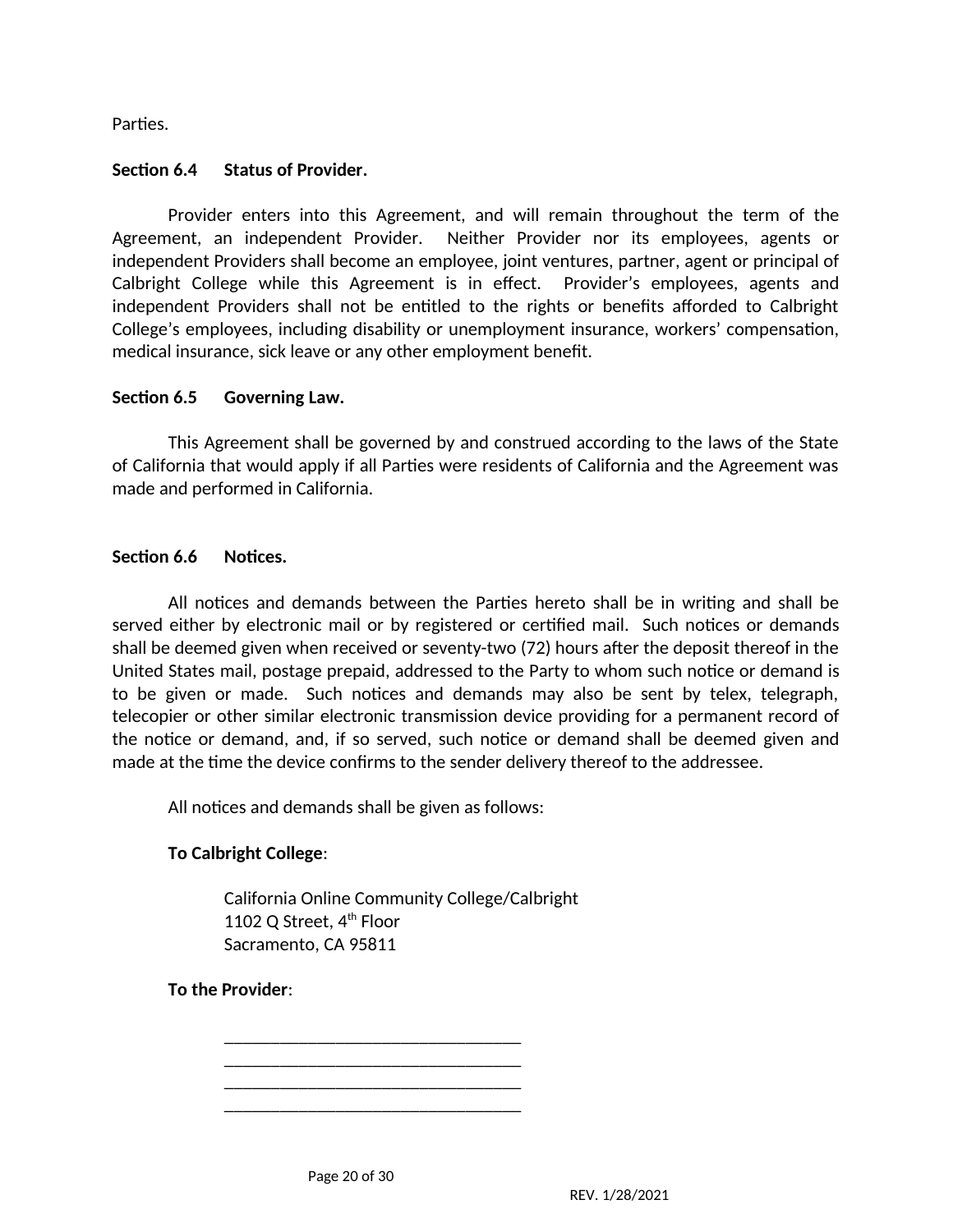Each Party may designate in writing such other place or places that notices and demands may be given.

#### **Section 6.7 Assignment.**

This Agreement shall not be assigned by either Party without the prior written consent of the other Party.

# **Section 6.8 Agreement Interpretation.**

This Agreement is the result of arm's length negotiations between the Parties, and shall be construed as drafted by all Parties such that any ambiguities shall not be construed against either Party.

#### **Section 6.9 Counterparts.**

This Agreement may be executed in one or more counterparts, electronic or otherwise, each of which shall be deemed an original, and will become effective and binding upon the Parties as of the Effective Date at such time as all signatories hereto have signed a counterpart of this Agreement.

#### **Section 6.10 Entire Agreement.**

This Agreement and its Appendix contains the entire Agreement between the Parties with respect to the subject matter of this Agreement and it supersedes all other prior and contemporary Agreements, understanding, and commitments between the Parties with respect to the subject matter of the Agreement.

#### **Section 6.11 Severability.**

If any provision in this Agreement is held by a court of competent jurisdiction to be invalid, void, or unenforceable, the remaining provisions will nevertheless continue in full force without being impaired or invalidated in any way.

#### **Section 6.12 Effect of Recitals.**

The Recitals and Exhibits herein are deemed true and correct, are hereby incorporated into this Agreement as though fully set forth herein, and the Parties acknowledge and agree that they are bound by the same.

#### **Section 6.13 Force Majeure.**

Notwithstanding any other terms and conditions hereof, in the event that a Party is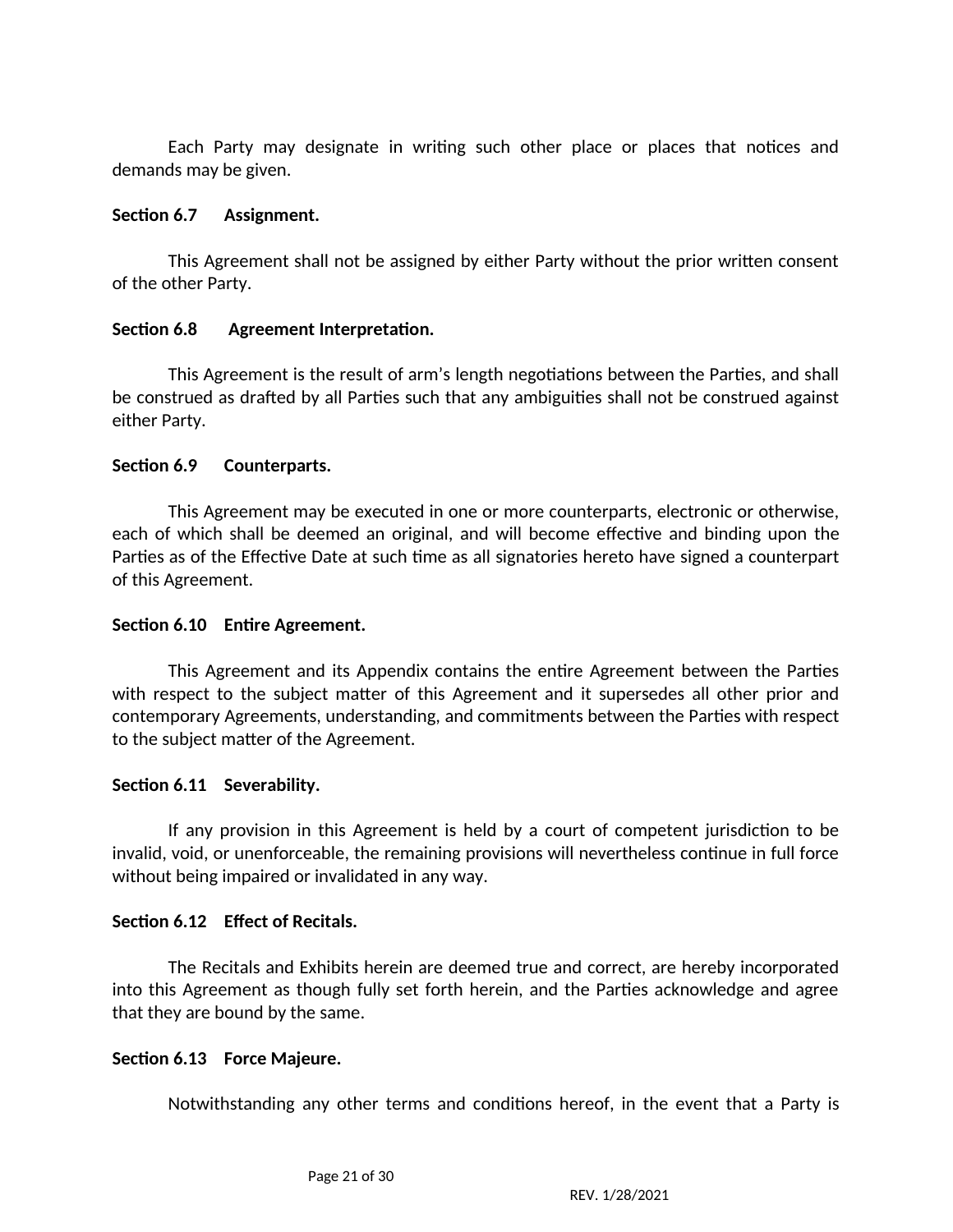materially unable to perform any of its obligations hereunder because of severe weather, natural disasters, riots, wars, acts of terrorism, governmental action or other events of force majeure beyond the Party's control, then such Party shall, upon written notice to the other Party hereof, be relieved from its performance of such obligations to the extent, and for the duration, that such performance is prevented by such events; provided that such Party shall at all times use its best efforts to resume such performance.

**IN WITNESS WHEREOF**, the Parties hereto have entered into this Agreement as of the Effective Date of this Agreement.

SIGNATURES SHALL BE SET FORTH ON THE FOLLOWING PAGE.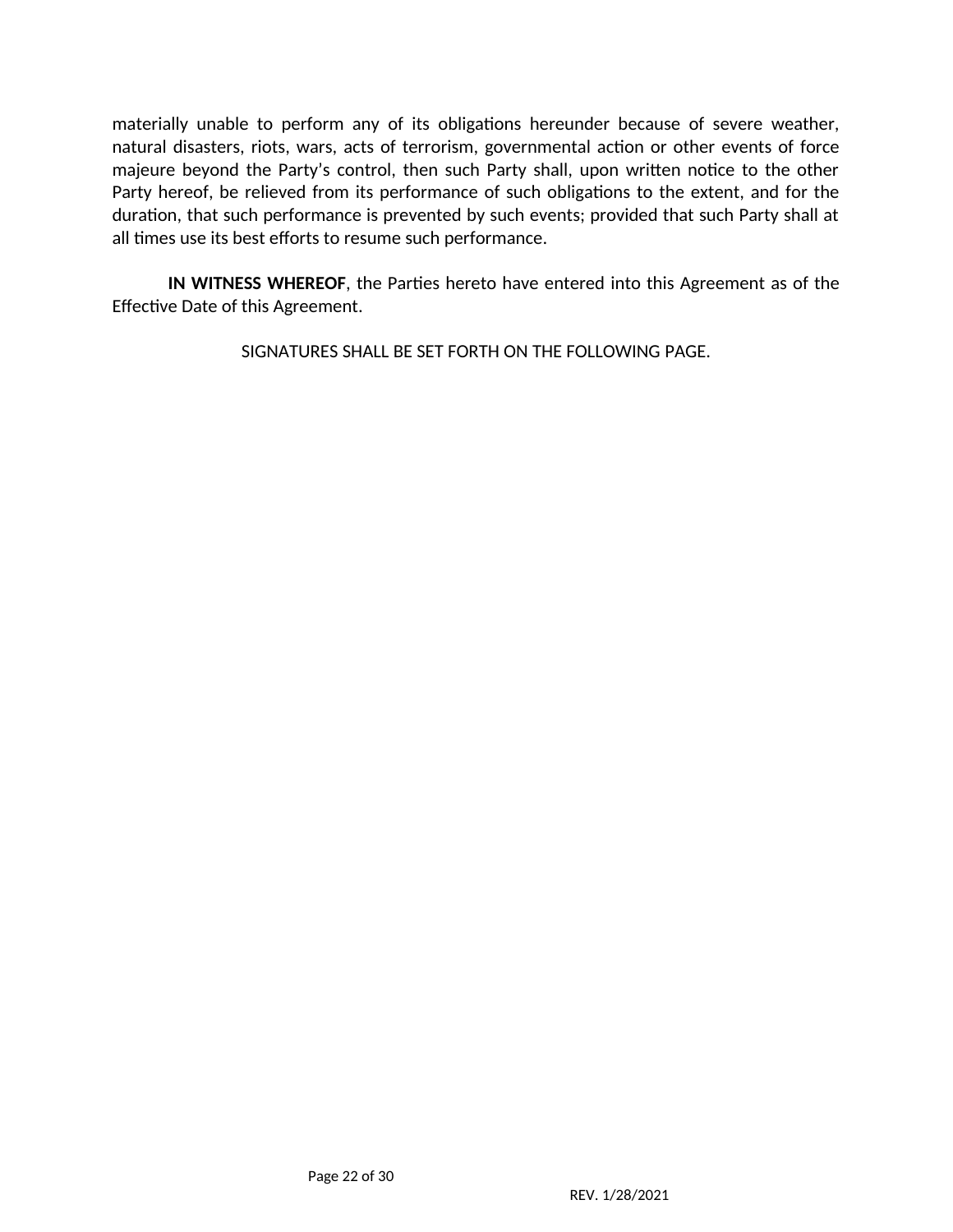# **CALIFORNIA ONLINE COMMUNITY COLLEGE/CALBRIGHT**

| Name and Title: |  |
|-----------------|--|
| <b>PROVIDER</b> |  |
|                 |  |
| Name and Title: |  |

Page 23 of 30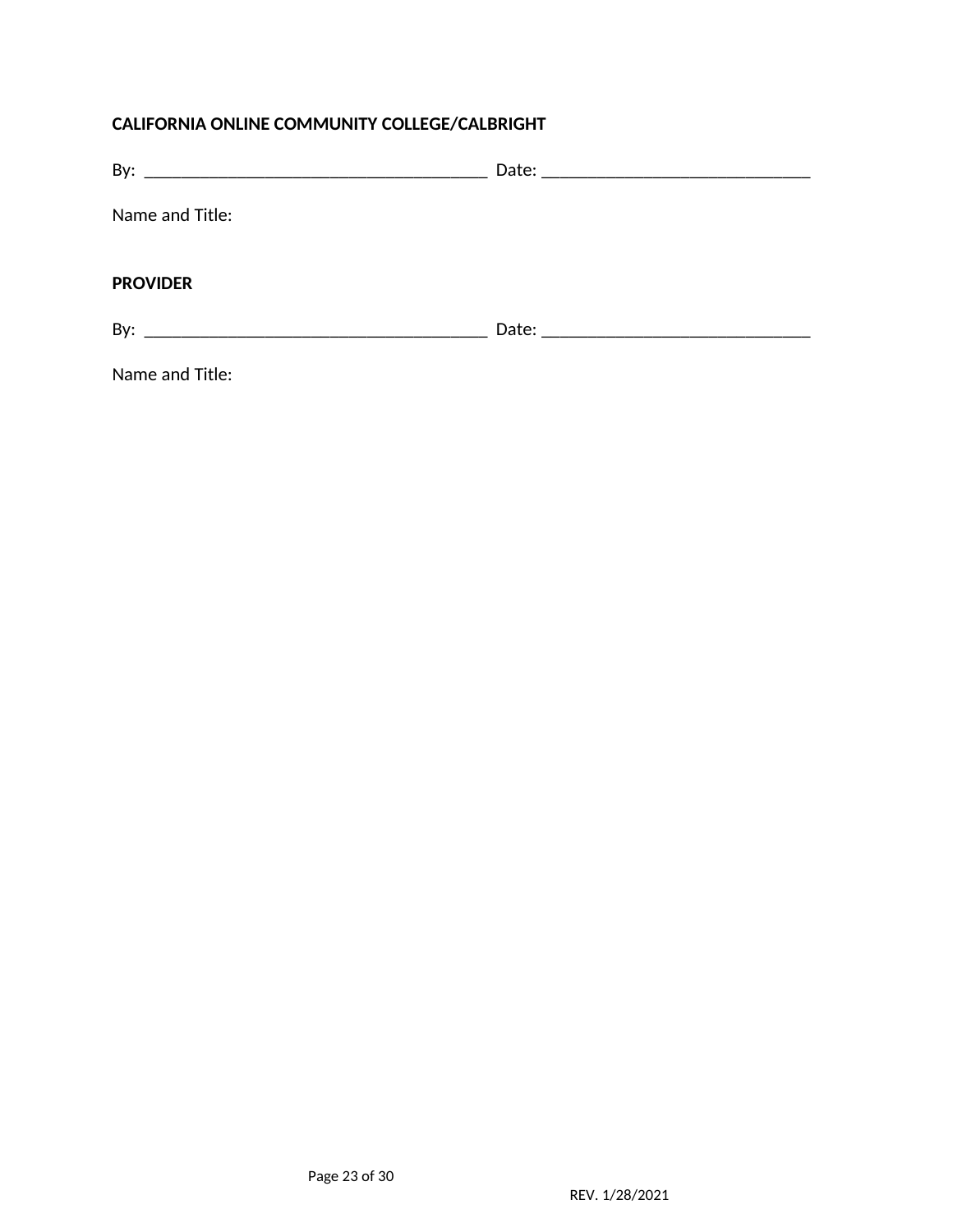# **APPENDIX A Scope of Services**

*[Scope of services to be attached upon contract award, along with milestones.]*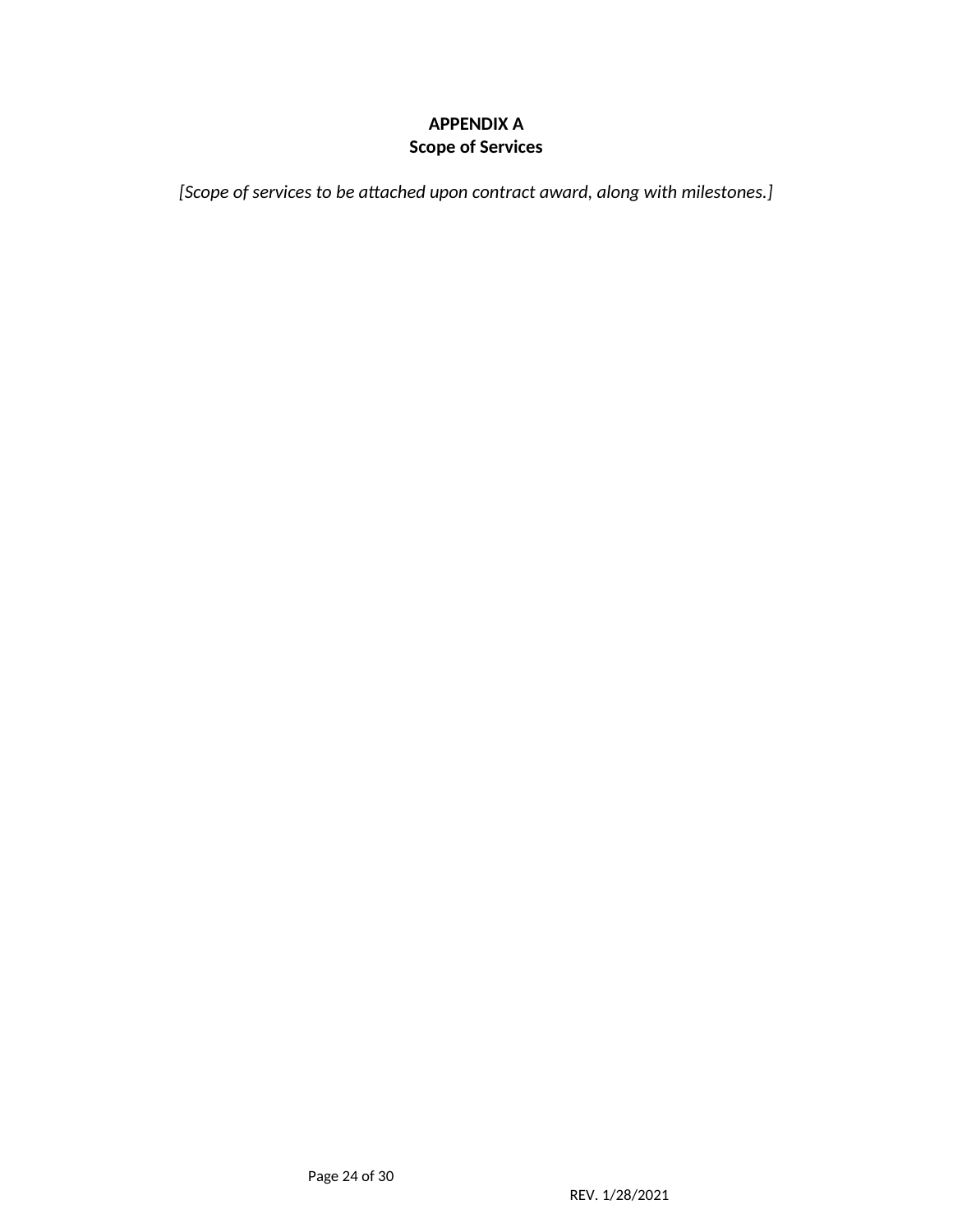# **CALBRIGHT COLLEGE Attachment A RFP 21-002 – Salesforce Development and Assessment Services Certification**

I certify that I have read the attached **Request for Proposals 21-002 – Salesforce Development and Assessment Services**, and the instructions for providing a response. I understand that documents I submit in response to this request may be subject to disclosure under the California Public Records Act. (Gov. Code, §§ 6250, et seq.) I further certify that I am authorized to commit the firm to the qualifications submitted.

| Signature:                    |  |
|-------------------------------|--|
|                               |  |
| <b>Typed or Printed Name:</b> |  |
|                               |  |
|                               |  |
| Title:                        |  |
|                               |  |
| Company:                      |  |
|                               |  |
| <b>Address:</b>               |  |
|                               |  |
|                               |  |
| Telephone:                    |  |
|                               |  |
| Fax:                          |  |
|                               |  |
| Date:                         |  |
|                               |  |

If responding as a corporation, please provide your corporate seal below:

**All materials submitted in response to this Request for Proposals shall become the property**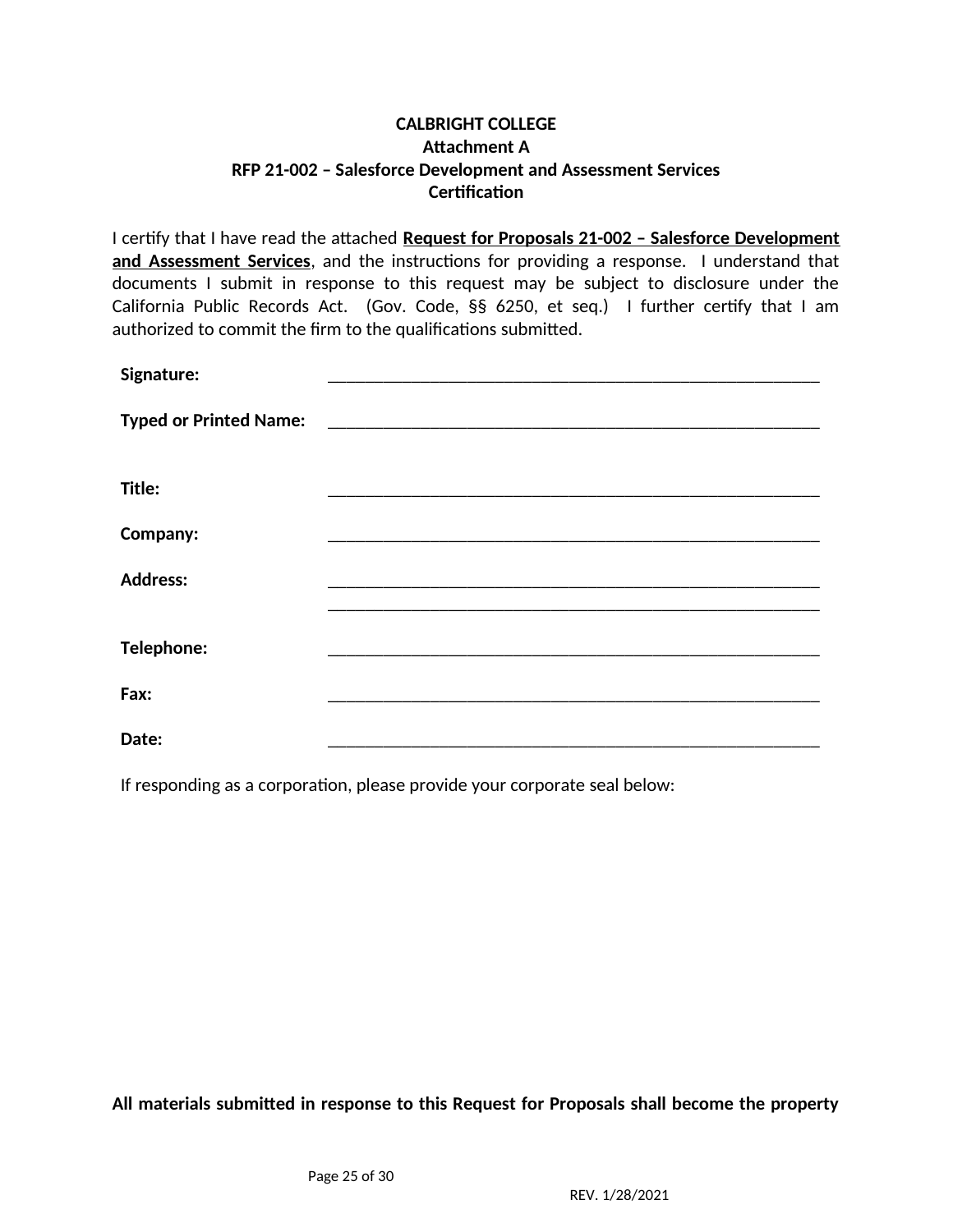#### **of Calbright College.**

# Attachment B – RFP 21-002 NON-COLLUSION AFFIDAVIT, Public Bid Code § 7106

STATE OF CALIFORNIA

) ss.  $\overline{\phantom{a}}$ COUNTY OF )

being first duly sworn, deposes and says that he or she is of the party making the foregoing bid that the bid is not made in the interest of, or on behalf of, any undisclosed person, partnership, company, association, organization, or corporation; that the bid is genuine and not collusive or sham; that the bidder has not directly or indirectly induced or solicited any other bidder to put in a false or sham bid, and has not directly or indirectly colluded, conspired, connived, or agreed with any bidder or anyone else to put in a sham bid, or that anyone shall refrain from bidding; that the bidder has not in any manner, directly or indirectly, sought by agreement, communication, or conference with anyone to fix the bid price of the bidder or any other bidder, or to fix any overhead, profit, or cost element of the bid price, or that of any other bidder, or to secure any advantage against the public body awarding the contract of anyone interested in the proposed contract; that all statements contained in the bid are true; and, further, that the bidder has not, directly or indirectly, submitted his bid price or any breakdown thereof, or the contents thereof, or divulged information or data relative thereto, or paid, and will not pay, any fee to any corporation, partnership, company association, organization, bid depository, or to any member or agent thereof to effectuate a collusive or sham bid.

I certify (or declare) under penalty of perjury under the laws of the State of California that the foregoing is true and correct.

PROPER NAME OF CONTRACTOR: \_\_\_\_\_\_\_\_\_\_\_\_\_\_\_\_\_\_\_\_\_\_\_\_\_\_\_\_\_\_\_\_\_\_\_\_\_\_\_\_\_\_\_\_\_\_\_\_

SIGNATURE: with the set of the set of the set of the set of the set of the set of the set of the set of the set of the set of the set of the set of the set of the set of the set of the set of the set of the set of the set

PRINT NAME: \_\_\_\_\_\_\_\_\_\_\_\_\_\_\_\_\_\_\_\_\_\_\_\_\_\_\_\_\_\_\_\_\_\_\_\_\_\_\_\_\_\_\_\_\_\_\_\_\_\_\_\_\_\_\_\_\_\_\_\_\_\_\_\_\_\_\_

TITLE: \_\_\_\_\_\_\_\_\_\_\_\_\_\_\_\_\_\_\_\_\_\_\_\_\_\_\_\_\_\_\_\_\_\_\_\_\_\_\_\_\_\_\_\_\_\_\_\_\_\_\_\_\_\_\_\_\_\_\_\_\_\_\_\_\_\_\_\_\_\_\_\_\_\_

DATE: \_\_\_\_\_\_\_\_\_\_\_\_\_\_\_\_\_\_\_\_\_\_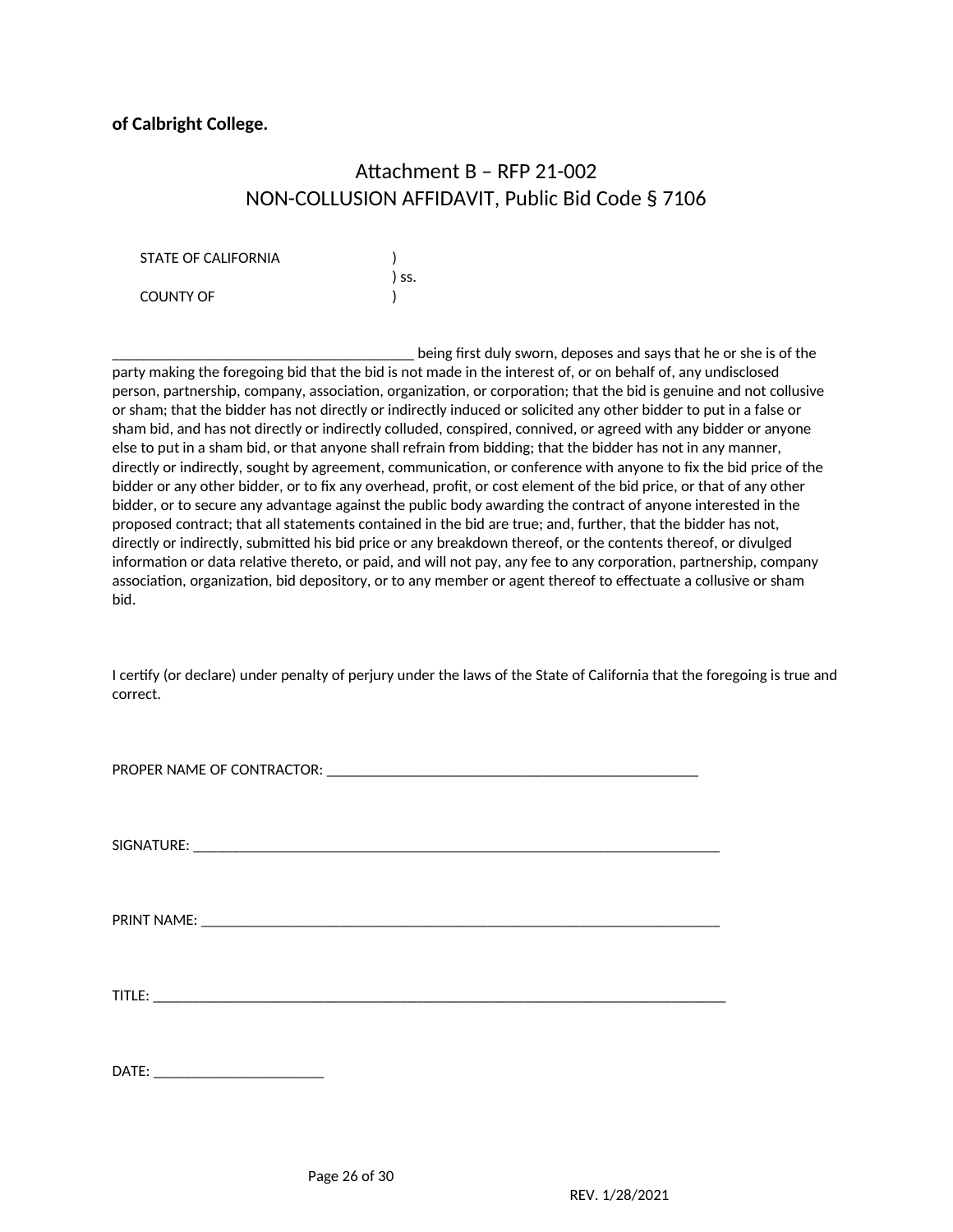Subscribed and sworn to (or affirmed) before me on this \_\_\_\_\_\_ day of \_\_\_\_\_\_\_\_\_\_\_\_\_\_\_, 20\_\_\_\_\_

by \_\_\_\_\_\_\_\_\_\_\_\_\_\_\_\_\_\_\_\_\_\_\_\_\_\_\_\_\_\_\_\_\_\_\_\_\_\_\_\_\_\_\_\_ who proved to me on the basis of satisfactory evidence to be the person(s) who appeared before me.

Signature, Notary Public

\_\_\_\_\_\_\_\_\_\_\_\_\_\_\_\_\_\_\_\_\_\_\_\_\_\_\_\_\_\_\_\_\_\_\_\_\_\_\_\_\_\_\_\_\_\_\_ (PLACE NOTARY SEAL HERE)

My Commission Expires: \_\_\_\_\_\_\_\_\_\_\_\_\_\_\_\_\_\_\_\_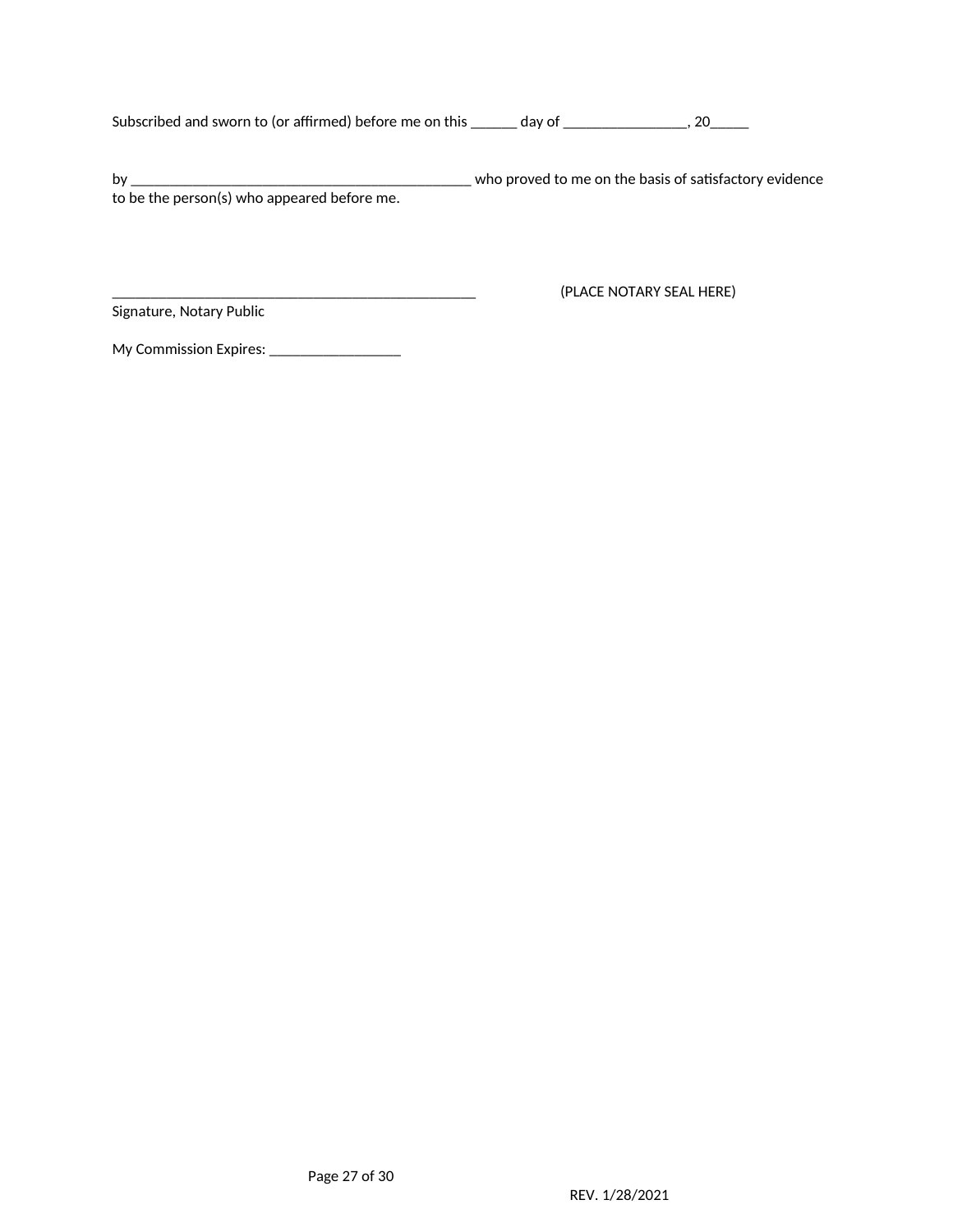# Attachment C – RFP 21-002 DRUG-FREE WORKPLACE CERTIFICATION

| ٠.      | $\sim$<br>am<br>.<br>_____ | 'Print | ----<br>ue.<br>יי |
|---------|----------------------------|--------|-------------------|
| (Title) |                            |        |                   |

of <u>the state and certify to all of the following:</u> I declare, state and certify to all of the following:

(Supplier Name)

I am aware of the provisions and requirements of California Government Code §§8350 et seq., the Drug Free Workplace Act of 1990.

I am authorized to certify, and do certify, on behalf of Supplier that a drug free workplace will be provided by Supplier by doing all of the following:

Publishing a statement notifying employees that the unlawful manufacture, distribution, dispensation, possession or use of a controlled substance is prohibited in Supplier's workplace and specifying actions which will be taken against employees for violation of the prohibition; establishing a drug-free awareness program to inform employees about all of the following:

- (i) The dangers of drug abuse in the workplace;
- (ii) Supplier's policy of maintaining a drug-free workplace;
- (iii) The availability of drug counseling, rehabilitation and employee-assistance programs; and
- (iv) The penalties that may be imposed upon employees for drug abuse violations;

Requiring that each employee engaged in the performance of the Contract be given a copy of the statement required by subdivision (A), above, and that as a condition of employment by Supplier in connection with the Work of the Contract, the employee agrees to abide by the terms of the statement.

Supplier agrees to fulfill and discharge all of Supplier's obligations under the terms and requirements of California Government Code §8355 by, inter alia, publishing a statement notifying employees concerning: (a) the prohibition of any controlled substance in the workplace, (b) establishing a drug-free awareness program, and (c) requiring that each employee engaged in the performance of the Work of the Contract be given a copy of the statement required by California Government Code §8355(a) and requiring that the employee agree to abide by the terms of that statement.

Supplier and I understand that if the District determines that Supplier has either: (a) made a false certification herein, or (b) violated this certification by failing to carry out and to implement the requirements of California Government Code §§8355, the Contract awarded herein is subject to termination, suspension of payments, or both. Supplier and I further understand that, should Supplier violate the terms of the Drug-Free Workplace Act of 1990, Supplier may be subject to debarment in accordance with the provisions of California Government Code §§8350, et seq.

Supplier and I acknowledge that Supplier and I are aware of the provisions of the California Government Code §§8350, et seq. and hereby certify that Supplier and I will adhere to, fulfill, satisfy and discharge all provisions and obligations under the Drug-Free Workplace Act of 1990.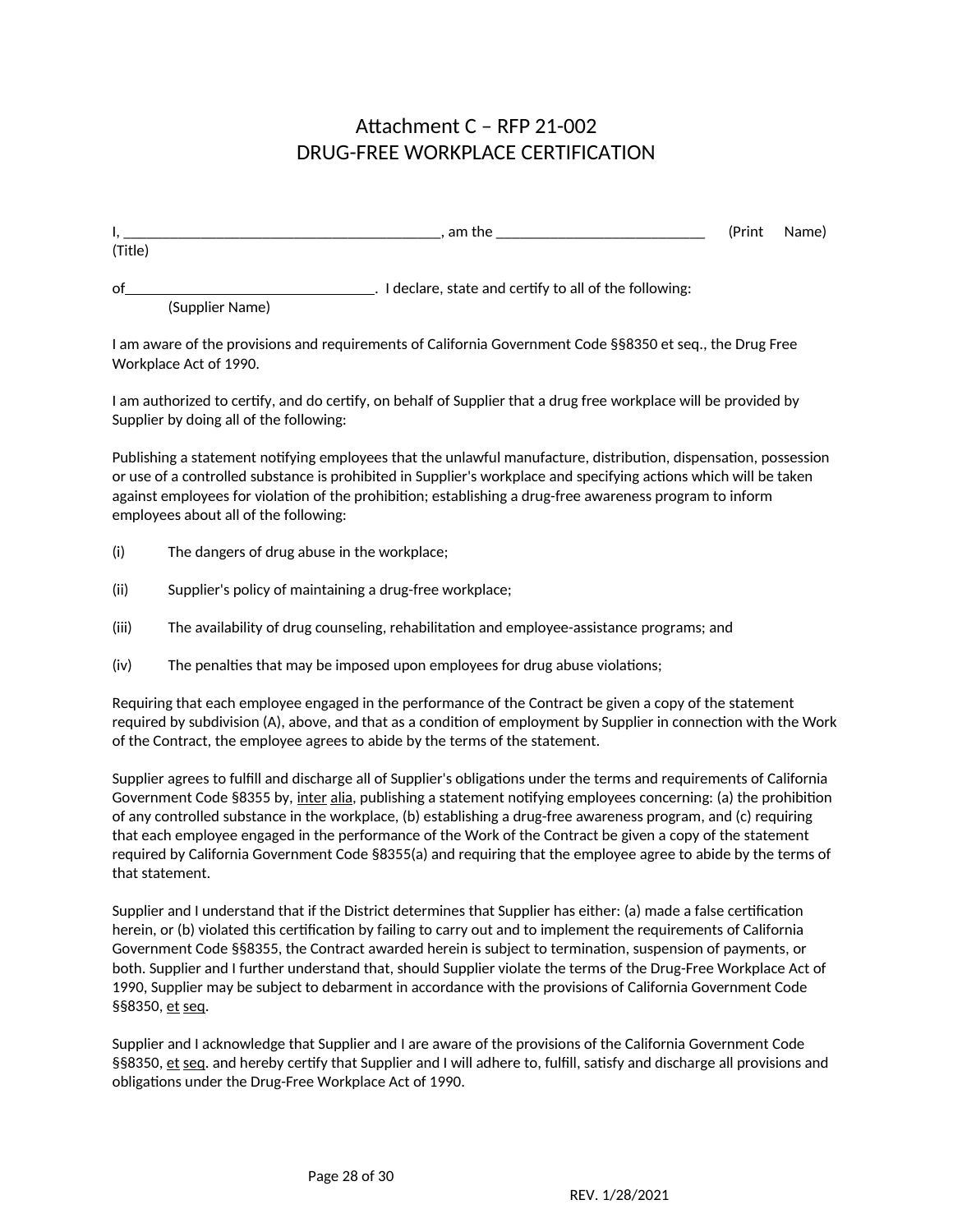I declare under penalty of perjury under the laws of the State of California that all of the foregoing is true and correct.

|                  | this<br>day of $\sqrt{2}$ | 20 |
|------------------|---------------------------|----|
| (City and State) |                           |    |
|                  | (Signature)               |    |
|                  | (Printed Name)            |    |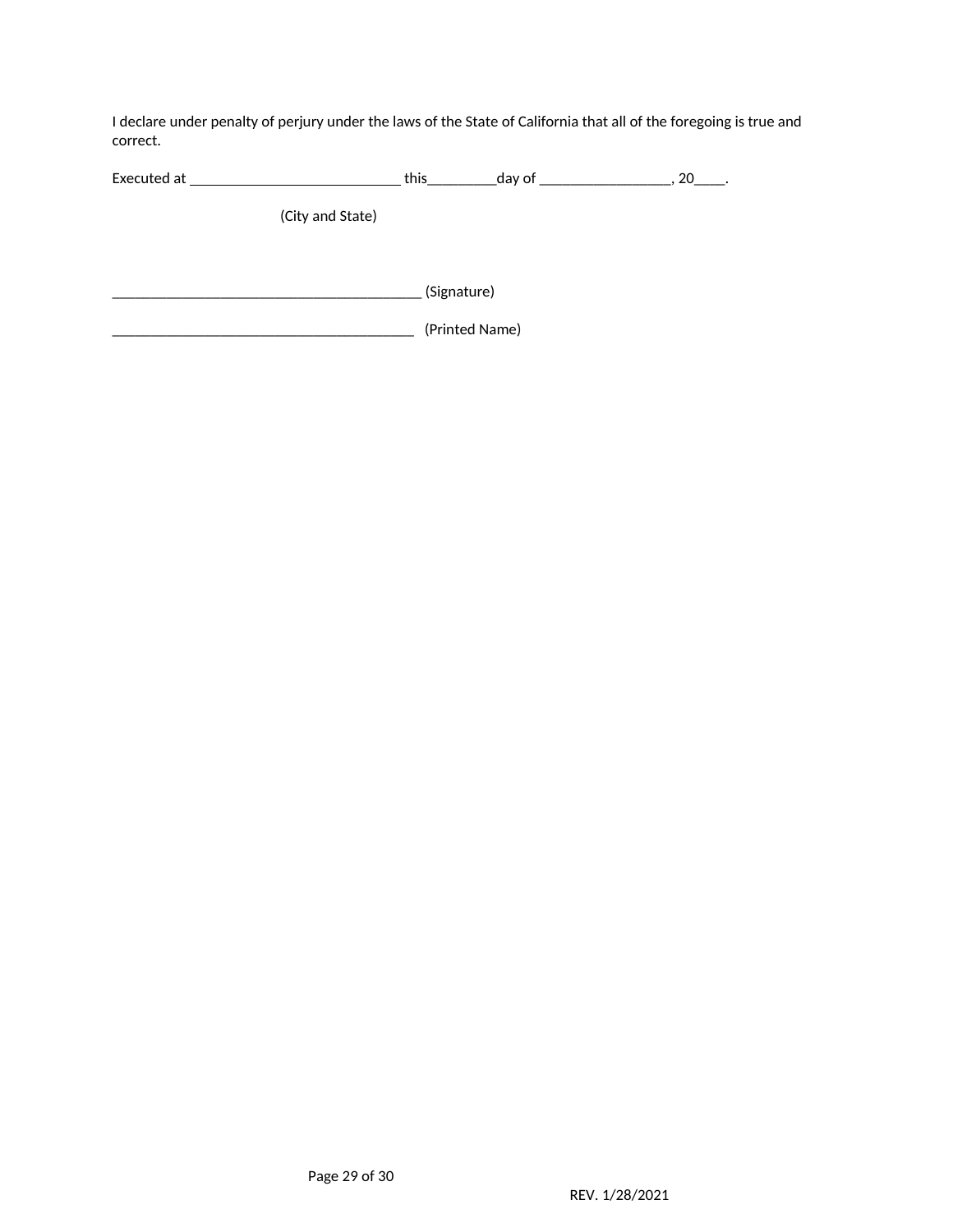# Attachment D – RFP 21-002 ACCESSIBILITY COMPLIANCE STATEMENT AND CERTIFICATIONS

Reinforcing Calbright College's commitment to equitable access and accessibility, Respondents must complete the requirements of this Accessibility Statement Compliance Certification upon request before a contract shall be awarded against the RFP. With respect to ADA compliance, must demonstrate and deliver the following:

1. Conform to section 508 of the Rehabilitation Act ([http://www.section508.gov/section-508-standards](http://www.section508.gov/section-508-standards-guide)[guide\)](http://www.section508.gov/section-508-standards-guide) and WCAG Level 2.0AA (<http://www.w3.org/TR/WCAG20/>) specifications.

2. Comply with all applicable FCC regulations regarding advanced communications services [\(http://www.fcc.gov/encyclopedia/advanced-communications-services-acs\)](http://www.fcc.gov/encyclopedia/advanced-communications-services-acs).

3. Provide support for multi-modal advanced communications services to facilitate communications between individuals using digital text, audio, and video.

4. Resolve immediately any accessibility issues that are discovered or encountered by end users, and communicate a concrete timeframe for resolving the issue(s).

5. Provide an updated VPAT upon request. Any website or services provided must conform to Section 508 and WCAG mentioned above.

By signing below, I attest that I am a duly appointed representative of my organization with authority to commit to the RFP and subsequent agreement's accessibility obligations; and if requested, by completing the attached Voluntary Product Accessibility Template (VPAT), my organization confirms its commitment to accessibility requirements above and invoked by Calbright Community College District.

Print Name and Signature **Date of American Structure Control** Date Date